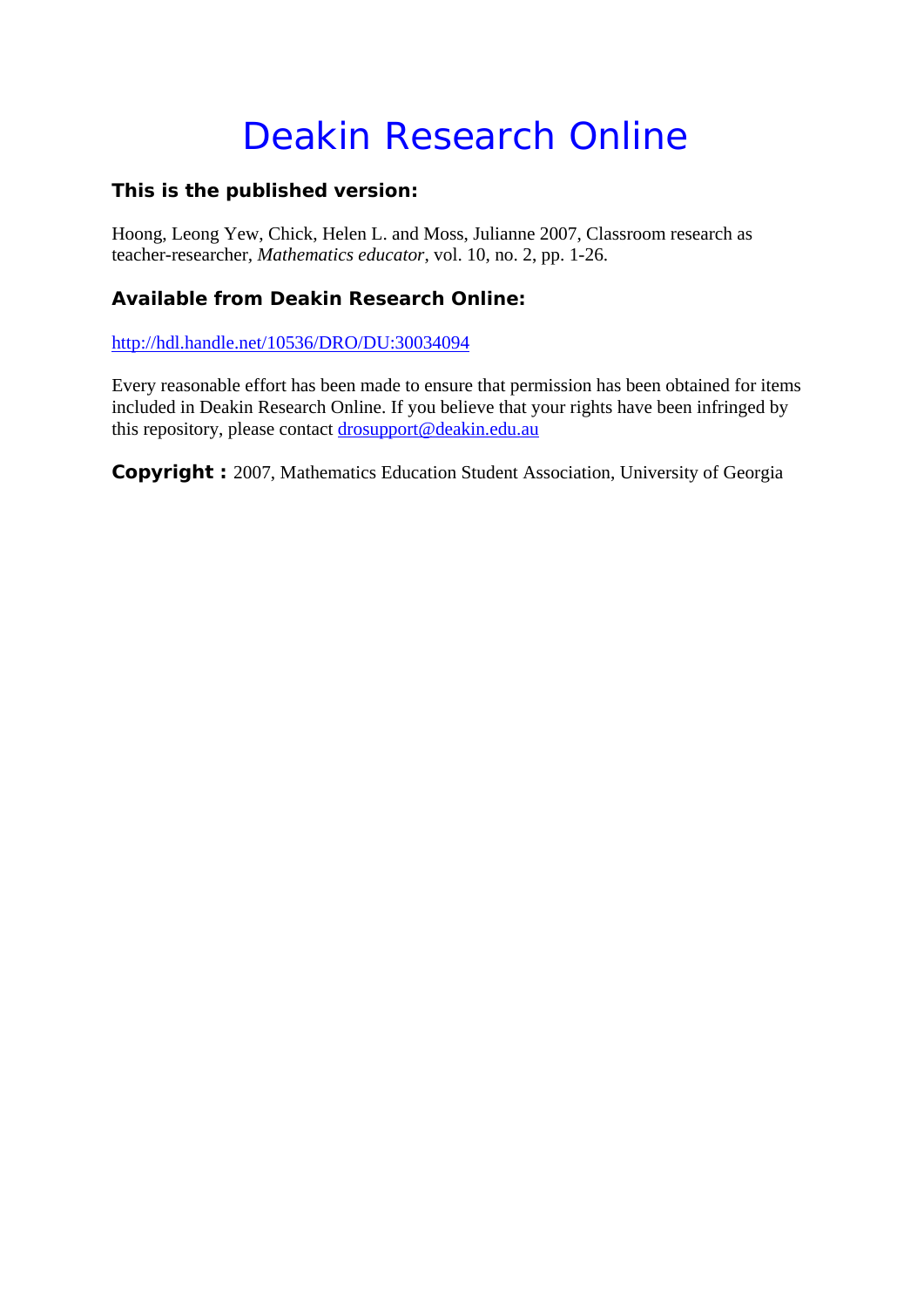*The Mathematics Educator 2007, Vol. 10, No.2, 1-26*

# **Classroom Research as Teacher-researcher**

# **Leong Yew Hoong**

National Institute of Education, Nanyang Technological University, Singapore

# **Helen L. Chick**

University of Melbourne, Australia

# **Julianne Moss**  University of Melbourne, Australia

**Abstract:** In the field of education, research projects that involve both the researcher and teacher being the same person are common today, as attested by the significant number of teacher-researcher studies. One issue confronting the dual role of teacher-researcher is the nature of interaction between the underlying goals that come with each of these roles. There are some researchers who express concern that the combination of these goals within the teacher-researcher may compromise either or both of the work of teaching and research in an unproductive way. This paper is an account of  $my<sup>1</sup>$  $my<sup>1</sup>$  $my<sup>1</sup>$  adventure in attempting to fulfil both teaching and research goals in my work as teacher-researcher in a year 7 (Secondary One) geometry class in Singapore. My experience is then re-interpreted in the context of the ongoing conflicting-versus-complementary talk on the interaction between teacher/researcher 'selves'. A model is proposed to account for the seemingly opposite sides of the camp as reported in the literature on this issue.

**Key words**: Teacher-researcher; Geometry; Goals

 $\overline{a}$ 

# **The Teacher-researcher Enterprise**

Over the last decade, there has been a noticeable increase in reports about classroom research projects that involve persons assuming dual roles of researcher and teacher (Ainley, 1999; Chazan & Ball, 1999; Fleischer, 1995; Lampert, 2001). These teacher-researchers enter the classroom with both the intention to teach and to conduct research. The effort to research "from the inside" (Mason, 1994) while performing the actual work of teaching has a long history. Zeichner and Noffke (2001) traced the roots of the current teacher-researcher movement from a few traditions. The contributions that were identified include the teacher-as-researcher movement in the United Kingdom (Stenhouse, 1968, 1975; Elliot, 1976-77, 1991,

<span id="page-1-0"></span> $<sup>1</sup>$  The first person singular pronoun in this paper refers to the first author.</sup>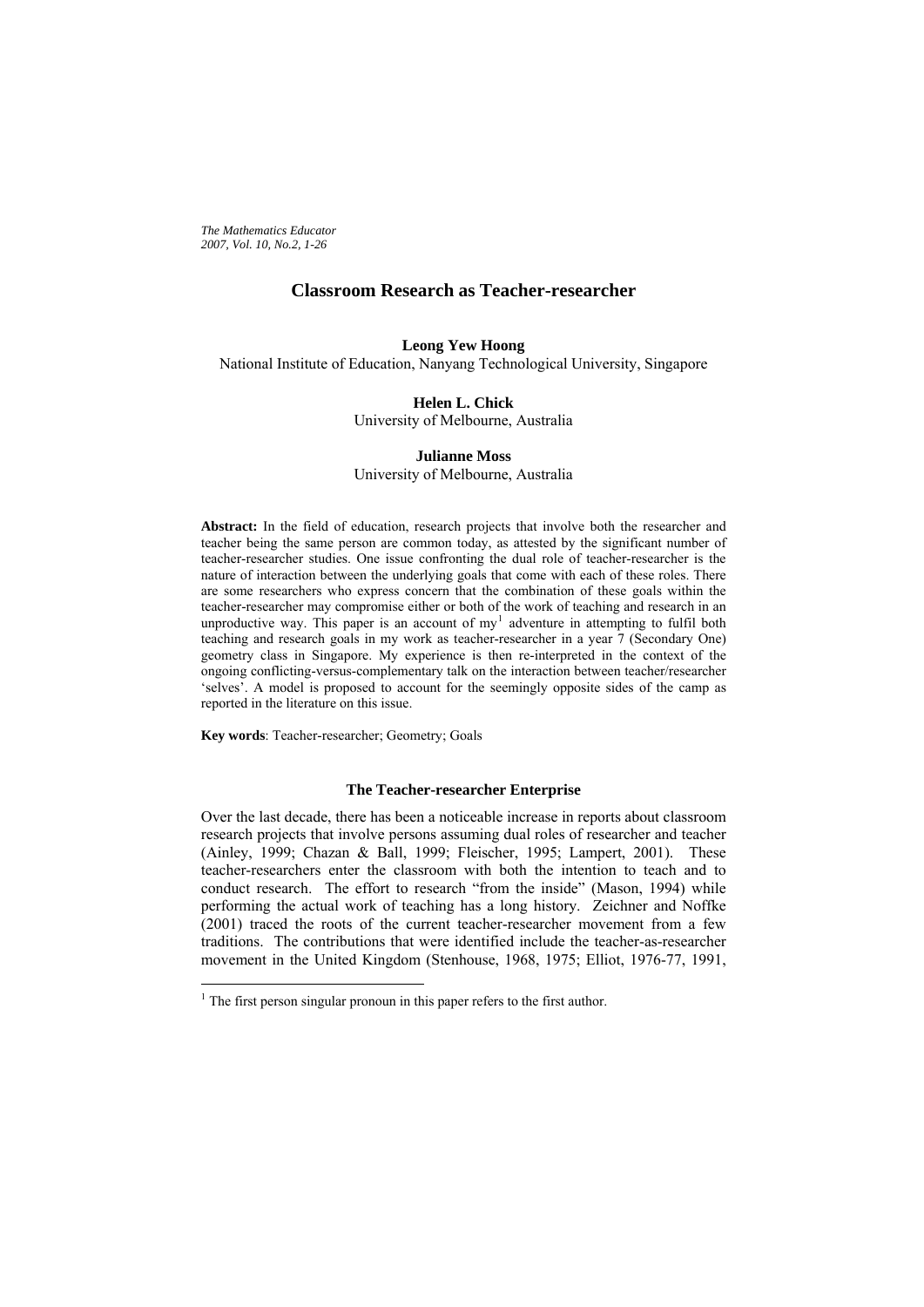1997) which began in the 1960s, the participatory action research movement in Australia (Carr & Kemmis, 1986, Grundy & Kemmis, 1988; Kemmis & McTaggart, 1988a, 1998b) which has close intellectual links with the pioneers in the United Kingdom, and the North American teacher research movement (Schön, 1983; Cochran-Smith & Lytle, 1993) which started in the 1980s.

There are many reasons for the continued interest in the role and function of the teacher-researcher mode in classroom research projects. One source of motivation is the increasing frustration with traditional theories and the perceived inadequacy in directly informing and reforming teaching practice (Bishop, 1998; Christiansen, 1999). Hiebert, Gallimore, and Stigler (2002) argued that "traditional research knowledge" is different from the "craft knowledge" that teachers use. Unlike the knowledge produced by educational researchers, teachers' craft knowledge "is characterized more by its concreteness and contextual richness than its generalisability and contextual independence" (p. 3). The authors then call for the need to "bridge the gap" between traditional research knowledge and teachers' practice. What is refreshing in the authors' argument is that they acknowledge both of these branches of knowledge as valuable. Practitioner knowledge can complement traditional research knowledge in that it is linked with practice; it is detailed, concrete, and specific. Moreover, unlike traditional research that organises knowledge according to types, "in practitioner knowledge, all these types of knowledge [referring to content knowledge, pedagogical knowledge, and pedagogical content knowledge] are intertwined, organised … according to the problem the knowledge is intended to address" (p. 6). Studying teaching through the teacher-researcher position can potentially tap into this alternative knowledge base of practitioner knowledge in understanding actual teaching practice.

One can, of course, argue that researchers can access practitioner's knowledge without themselves being the practitioners. That is, they collect data from teaching practice via conventional methods as an outsider, not as an insider<sup>[2](#page-2-0)</sup>. However, it is doubtful if the kind of information gathered from the outside would be as "experience-near" (Geertz, 1983) as those obtained from insider's accounts. Many of the problems of the teaching practice reside not only on the externally observable teaching acts, but also in the perceived thought-world of teachers. The internally unobservable problems include managing dilemmas (Lampert, 1985) and coping with conflicting goals of teaching—what was called "walking the pedagogical tightrope" (Wood, Cobb, & Yackel, 1995). These thought reflections of the teacher can be suitably accessed when the researcher takes on the actual role of classroom

 $\overline{a}$ 

<span id="page-2-0"></span><sup>&</sup>lt;sup>2</sup> The language of "outside/inside" is credited to Cochran-Smith and Lytle (1993).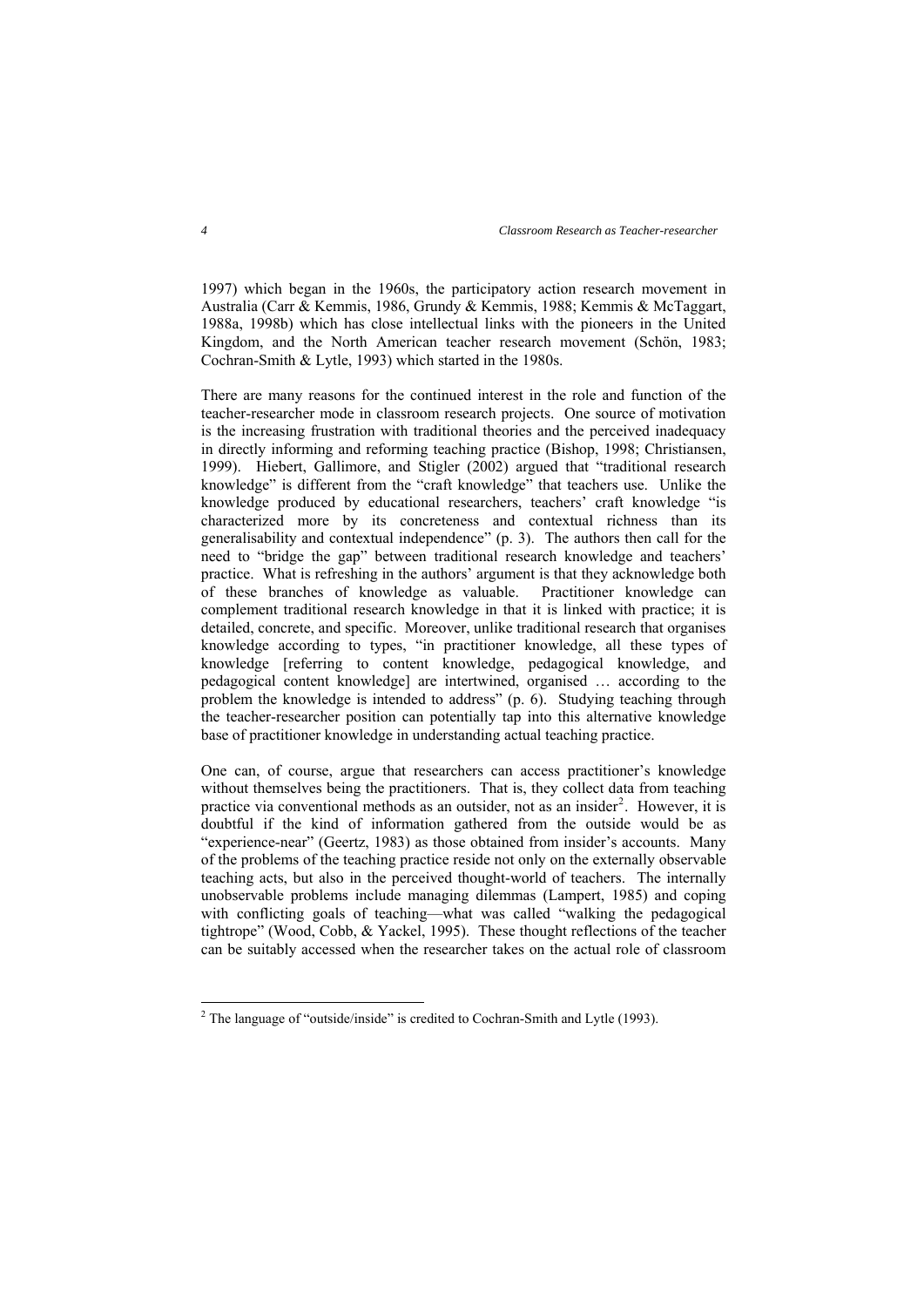practitioner. Anderson (2002) agreed that "for practitioners, who act daily in the setting . . . [their] knowledge is deeper, more nuanced, and more visceral" (p. 23).

Another compelling reason for teacher-researcher work is found by asking the question, "who are the 'consumers' of educational research?" If teachers are the intended main 'consumers' of classroom research, then the issue of the kinds of research that are most likely to attract their interest becomes of central importance. Anderson (2002) observed that "many practitioners currently do not find that academic research—formal or applied—is very useful" (p. 24). Cochran-Smith and Lytle (1993) similarly commented that "even when educational researchers have addressed problems that are of interest to teachers, their findings have frequently been reported in ways that are inaccessible, seemingly unrelated to the everyday realities of teaching, and counterintuitive to lessons learned from experience …. To many teachers, research is more or less by definition something that is distant, uninteresting, and impenetrable" (p. 89). In contrast, practitioner inquiry taps from practical knowledge that arises from concrete and situated experiences in the classroom and it is the source of the realities that teachers can relate to. Thus, if the key purpose of classroom research is to benefit practice, then "practitioner research … seems a natural methodological fit for problems of educational practice" (Anderson, 2002, p. 24).

#### **Teacher-researcher Work: Conflicting or Complementary?**

Wong (1995a), however, sounded a warning about the relationship between the two roles contained in the teacher-researcher's work. He cautioned that the teacherresearcher enterprise can create tensions between the respective roles in the duality. His premise rested on the Aristotelian distinction between theoretical sciences (such as research) and practical sciences (such as teaching). "The primary purpose of research is to learn through investigation …. The primary purpose of teaching is to bring others to understand" (p. 22). In carrying out teaching and research simultaneously as teacher-researcher in the classroom, he "felt a distinct tension between trying to be systematic and thorough [as a researcher] and trying to be responsive and compassionate [as a teacher]" (p. 25).

In his paper, Wong related a short episode to illustrate the conflict between the two roles he assumed. He recounted how a girl gave a response to his teaching question which was not satisfactory for the researcher-self in him in relation to the scientific requirement of an "explanation". He repeatedly asked the girl to elaborate on her answer. In the process, the class grew restless and the student was "put off" by the attention on her. Wong used this vignette to illustrate the tension between his role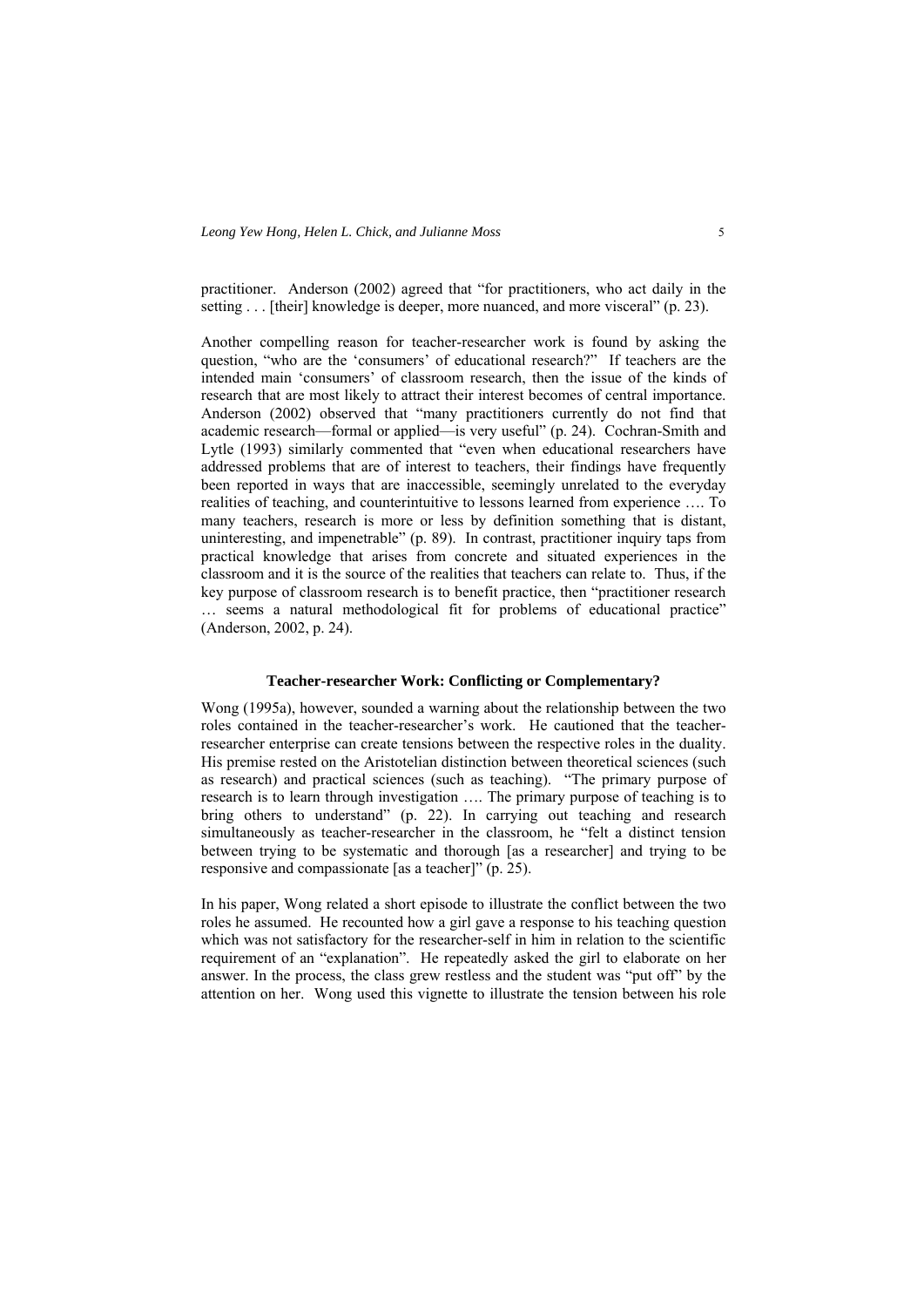as teacher to help students learn and his role as researcher to want to see how students upon deeper probing can carry out an explanation.

Wilson (1995) objected to the "conflict-full" picture that Wong painted of the work of a teacher-researcher. Taking the same example, she offered a different insight:

"Wong pits the concerns of the teacher in opposition to the researcher's. I protest. To teach [the girl], to help her clarify her confusion, to examine closely what happens--these are legitimately the agenda of both the teacher and the researcher." (p. 20)

Wilson then explicated her experiences engaging in teacher-researcher work in the classroom. She viewed the two motivations not as being in tension but rather as intentions that she mobilised to improve both the work of teaching and research.

The above debate should be of interest to those who enter the classroom with the dual purposes of teaching and research. As one such person, I am indeed interested to know where I stand in this debate and how I can further contribute to this discussion in the light of my own experience as teacher-researcher.

As a way to study the interaction between the teaching and the research motivations in her teacher-researcher work, Ainley (1999) labelled her classroom behaviour according to whether they were done in her role as a teacher or as a researcher. She found "it useful to focus on the differences in the underlying purposes of [her] actions" (p. 46, emphasis in the original). It was through the tool of differentiated purposes that she analysed the nature of interaction between her research agenda and her teaching agenda in the context of the 'complementary versus conflicting' talk between Wong and Wilson above. In the study of my teacher-researcher work, I employed a similar method whereby I labelled my actions in the classroom according to my teaching and research purposes. For this reason, I use the language of "teaching agenda" and "research agenda" to allow me to label and to study the interactions between the teaching and research goals respectively within the teacherresearcher duality.

The language of differing agendas is, however, not to be interpreted as presenting an actual distinction between dual selves in the teacher-researcher. I identify with Wilson (1995) in that "when I decide to do research on my teaching, I don't enter the classroom one part teacher, one part researcher. I am … [Yew Hoong], moved at once to help students learn and intensely curious about teaching and learning" (p. 20). This difficulty in partitioning intentions at times illustrates a merger of sorts between the two traditional worlds within the teacher-researcher. My concern in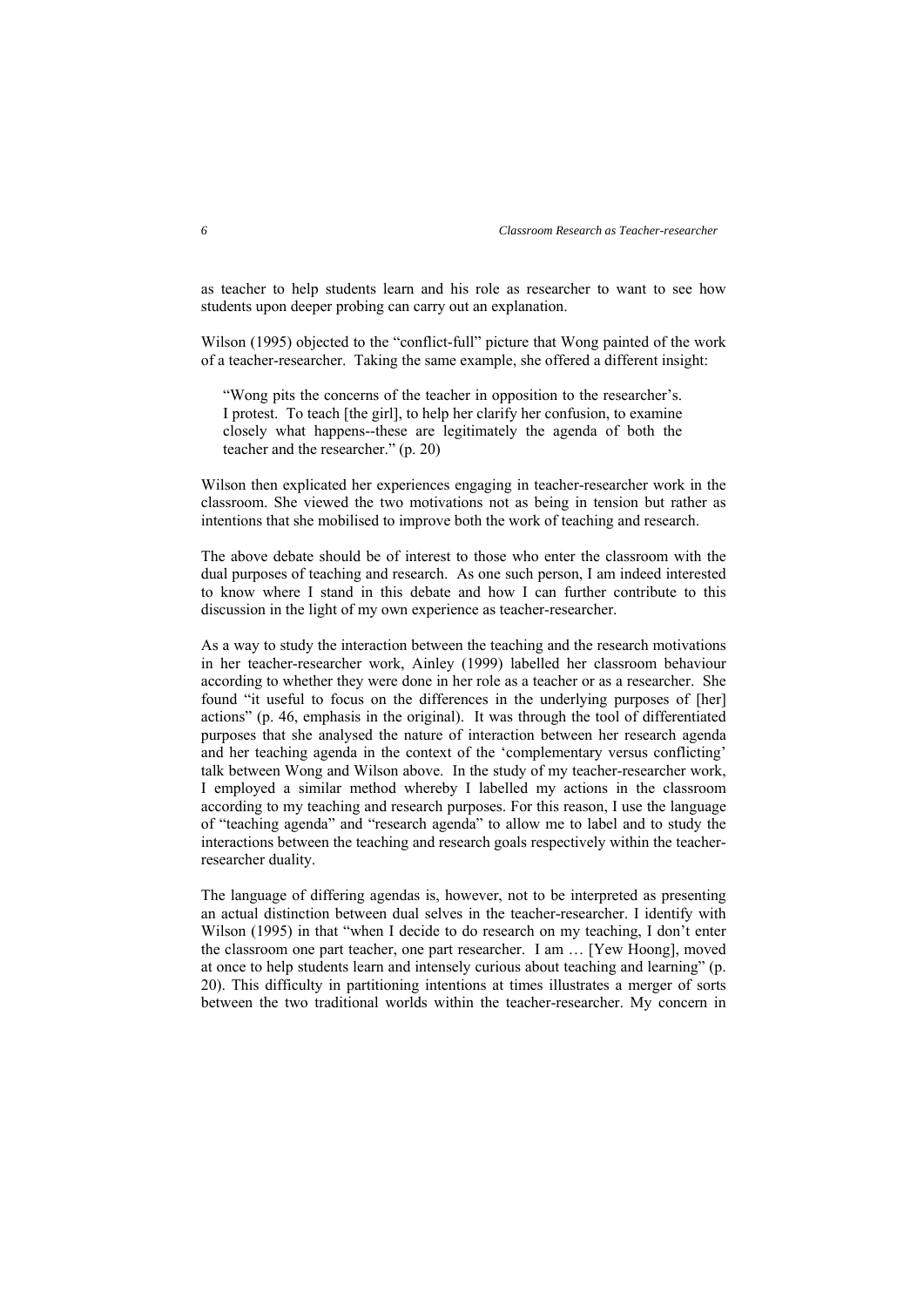teacher-researcher studies is not that a teacher-researcher amalgam self emerges, but that it develops in such a way that would compromise either or both of the work of teaching and research in an unproductive way. This paper is devoted to a description of my teacher-researcher work that attempted to avoid these unproductive compromises.

The focus here is on the conflict/complementarity between the teaching agenda and the research agenda as experienced within<sup>[3](#page-5-0)</sup> the teacher-researcher. This approach of introspective analysis of the two roles within the duality is also adopted by Wong (1995a) and Wilson (1995), and is thus appropriate here for the purpose of adding a contributing voice to their discussions.

#### **The Research Setting**

Prior to the project reported in this paper, I spent the first seven years of my professional career teaching mathematics in school settings to students ranging from year 7 to year 12. The next stage of my education career was spent in the university, where for the last three years, I have begun learning the ropes of doing research. It is important to clarify my professional history at this juncture of the paper insofar as it helps to clarify my expertise and awareness of teaching and research.

The study reported here is part of a project to investigate the problems of teaching in a naturalistic classroom context that involves (1) students' use of the computer software *Geometer's Sketchpad* (hereafter *Sketchpad*) to learn geometry and (2) students' participation in discourse on geometry.

The project covered a period of eleven mathematics lessons, each of seventy minutes. The class chosen for the study was a year 7 Singapore class<sup>[4](#page-5-1)</sup>. During that period, I replaced the resident teacher to assume the role of the class's mathematics teacher. I taught the geometry curriculum requirements just like other ordinary teachers, and also included in the lessons the two features of *Sketchpad* usage and

<span id="page-5-0"></span><sup>&</sup>lt;sup>3</sup> It is likely that another researcher looking at the same data might view the interactions of my teaching and research goals differently and can therefore offer an 'outsider' perspective of the 'conflict-vs-complementary' talk. The authors share Kemmis' (1995) stance in valuing studies of practice both "from the 'outside' and from 'within' the individual and social relations of the group" (p. 24). The view from the 'outside' is, however, beyond the scope of this study and would be in a different vein from the Wong-Wilson dialogue, which was about their internal tensions/harmony.

<span id="page-5-1"></span><sup>&</sup>lt;sup>4</sup> Year 7 in Singapore is the first year of secondary schooling.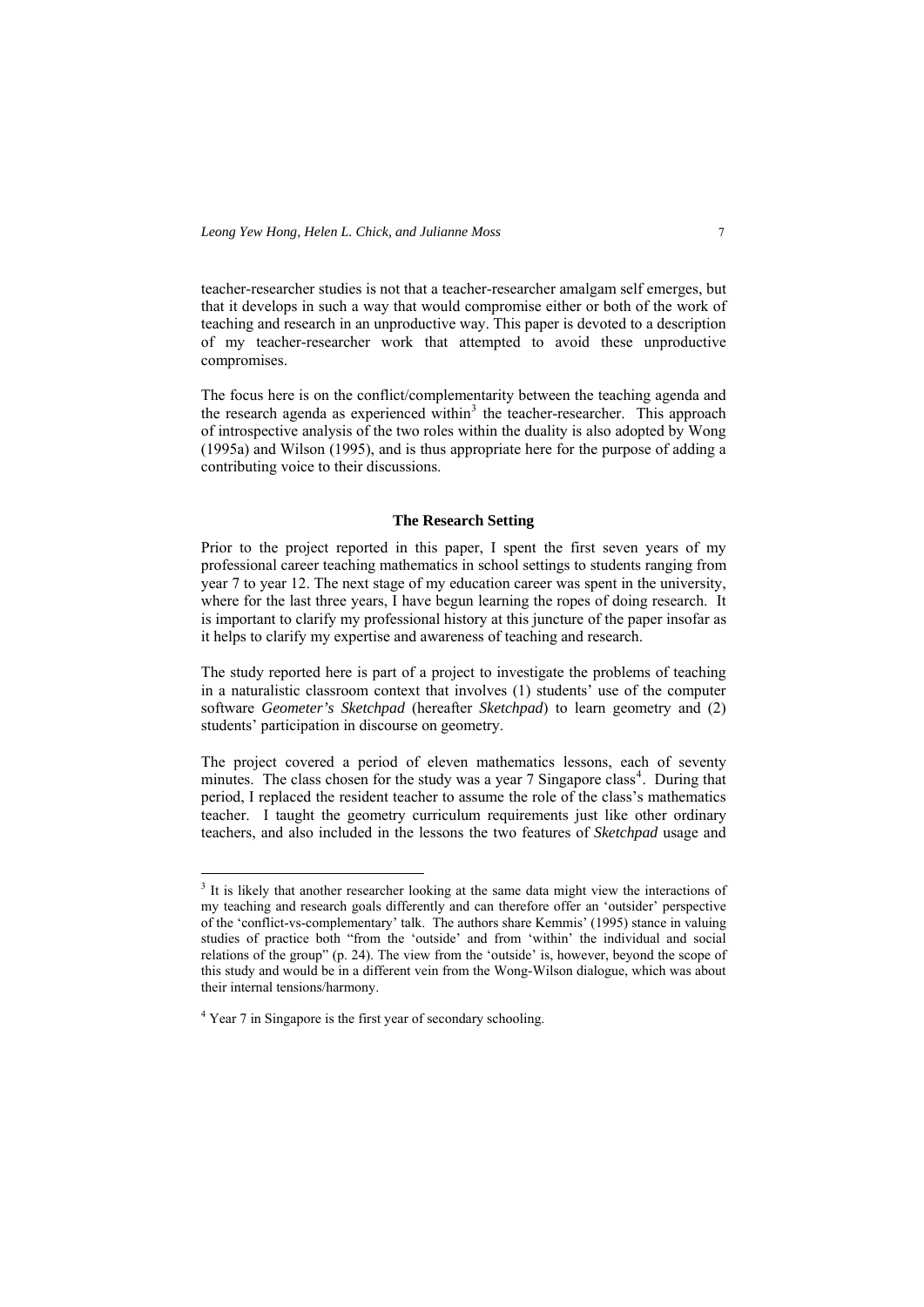students' active participation in discourse, as reflected in the project design. Students were expected to participate in a 'natural' capacity.

My teaching actions and thoughts were captured through in-class video and postclass same-day reflections respectively. The reflections were made whilst reviewing the teaching actions in the class via the video-recording, inserting footnotes on the thoughts and decision-process at each stage of the lesson. Each reflection exercise was verbally recorded over an approximate duration of two hours. The transcribed reflections ranged between 4000 – 6000 words per lesson.

The research began with the planning and organisational work both at the curricular and at the logistical fronts. That included a careful analysis of the geometrical ideas targeted by the curriculum and a re-sequencing of those ideas so that it would fulfil the same coverage of the ideas albeit in a setting that incorporated the use of *Sketchpad* as a prominent tool for students' explorations. Similarly, logistical preparations in the form of ensuring workability of classroom facilities, datacapturing devices, computer software and hardware were carried out to minimise disruption with respect to the entire research process.

Despite much pre-teaching and outside-the-classroom preparations to increase the likelihood of success of the research agenda, this study remains *within* the classroom. The focus is on whether the teacher-researcher can carry out the objectives of research and teaching when he or she teaches in the classroom.

#### **What Does It Means to Implement the Research Agenda in Class?**

The term "research agenda", when used in this paper, refers to the set of purposes underlying the parent research project on the problems of teaching while using *Sketchpad* to help students engage in geometric reasoning. When I enter the classroom as a teacher-researcher, the researcher-self in me is concerned about implementing the "research agenda" in the sense that while I teach, I should have in mind the fulfilment of the intended goals of the research project within the instructional setting of the classroom.

One of the requirements of the research project is to provide the environment for students to learn geometry using *Sketchpad*. Fulfilling this aspect of the "research agenda" in class, however, goes beyond simply making the software available to the students to use. The way the software is to be utilised within the classroom should be informed by the wider community of researchers who have similarly examined its use in teaching geometry.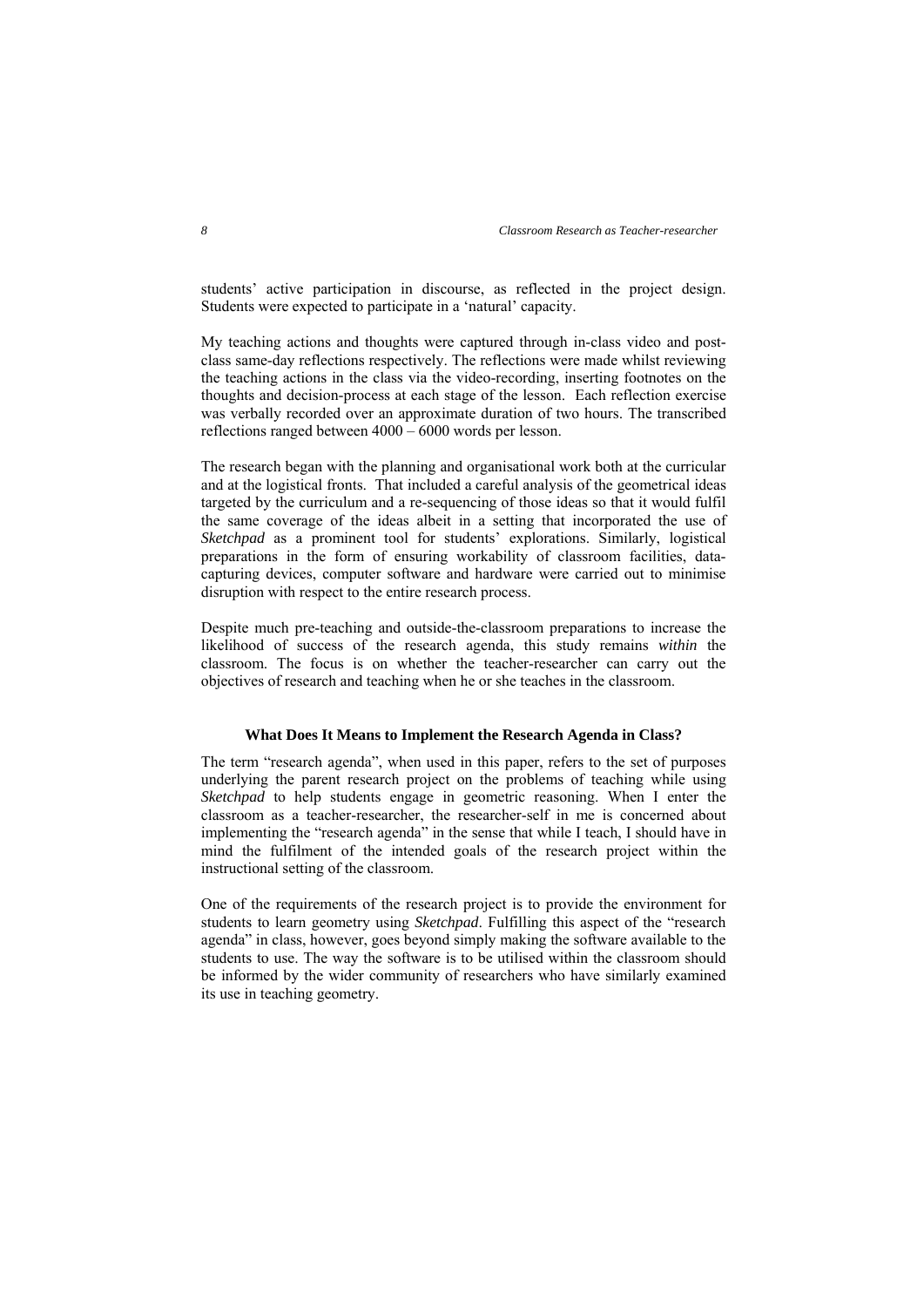One of the most popular features of *Sketchpad* that is being harnessed for geometry instruction is the drag-mode (Hoyles & Noss, 1994; Laborde, 1995; Leung & Lopez-Real, 2001). When a student drags a part of a drag-resistant figure and moves it around on the computer screen, the critical attributes of the figure remain invariant while the non-critical ones vary. An example of the drag-mode in operation is when a drag-resistant parallelogram is dragged: sides lengths may vary but the parallelism of opposite sides is maintained. While observing the visual stimuli on screen, students can be asked by the teacher to make guesses of what properties of parallelogram they find invariant. Laborde (2002) called such tasks "tasks for interpreting visual phenomena" and stated that in "this kind of tasks, children learn to recognize a geometrical property from its various spatial-graphical representations" (p. 18). In other words, such tasks potentially help students to shift their focus of attention away from the mere visually-driven perspective of a parallelogram to that of the properties of a parallelogram.

Another much-discussed potential of *Sketchpad* is its suitability as a tool for encouraging students to learn by exploration and experimenting (Chazan & Yerulshamy, 1998; Clements & Battista, 1994; Laborde, 1995; Lampert, 1988; Leung & Lopez-Real, 2000; Olive, 1998). A conducive experimental environment is one where students can make accurate observations leading to conjectures, test conjectures, do modifications quickly, and retest conjectures. All these are supported by *Sketchpad*. Accurate observations of precise data—both graphical and numerical—are possible; testing of conjectures can be done using the drag-mode; changes on screen can be done quickly by retracing the steps using editing functions; and modifications can be performed by clicks on the onscreen menu. This cycle of observe-conjecture-test-observe can be performed tirelessly by the computer and provides support to students' experimental approaches.

The other research focus of the project is to encourage students to participate in mathematical discourse as a way to stimulate reasoning. This motivation towards getting students to engage in discussion is derived from the Vygotskian perspective, where learning is seen to be largely sociocultural in nature—an action that internalizes outward forms of social discourse into internal forms of discourses between intramental states. Thought is therefore internal language (Vygotsky, 1986). Seen through this perspective, the social interactions and classroom discourses become important, meaning that the teacher can structure them to promote students' reasoning, as "forms of discourse become forms of thinking" (O'Connor, 1998, p. 22). Therefore the instructional approach taken in the classroom to fulfil the research requirement of "student participation" in this project is to encourage reasoning via "social discourse".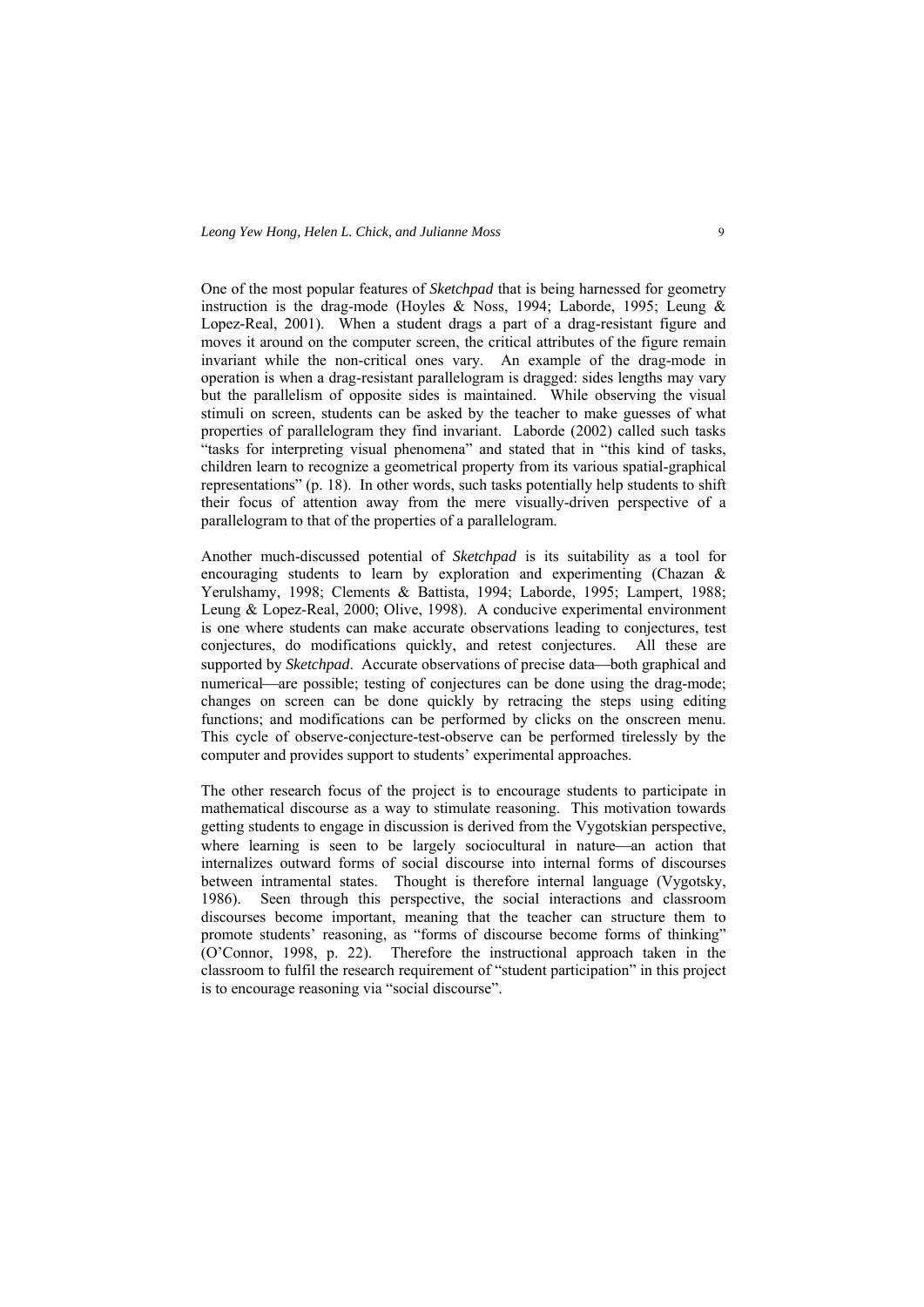Based on the literature above, the way I intended to implement my research agenda in the classroom can be summarised as follows:

R1. To investigate the use of the drag-mode of *Sketchpad* in helping students move from visual-based view of geometrical objects to seeing them as holders of geometrical properties;

R2. To study the participation of students in social discourse about geometry as a way of modeling geometric reasoning;

R3. To examine the utilisation of *Sketchpad* as a tool to observe, conjecture, and test geometrical properties to support the learning of geometry.

## **My Teaching Agenda When in Class**

R1 - R3 represent how I focus my role as a researcher in the classroom. My attempt to study instructional practice while engaging in the actual work of teaching is in line with the method of research as an "insider" (Cochran-Smith & Lytle, 1993). However, apart from the research agenda, I also need to fulfil my teaching responsibilities within the same lesson time span. These other teaching goals which are not captured by R1 - R3 are referred to in this paper as "my teaching agenda in class". I consider the primary goal of a teacher in class is to help students learn mathematics. How I see myself fulfilling this role of teaching is in turn influenced by a number of factors. These include the wider schooling culture in Singapore and my beliefs about teaching.

One influential factor in determining what and how mathematics is taught in Singapore schools is the end result of the schooling process—assessment. In Singapore, students sit for a centralised examination designed by the education authority at the end of their secondary schooling. The students are, however, evaluated not only at the end of their schooling years but are required to sit biyearly for school-based examinations. There is therefore a pervasive examinationoriented culture in the schooling environment in Singapore. The school and the society place heavy emphasis on students' outcomes in examinations. This is in part due to the placement implications for future schooling and the perception that an individual's self-esteem is related to examination performance. The high value placed on grades in assessments can be traced to a pervasive and effective meritocratic system of governance which has become increasingly entrenched over the last forty years. I therefore see it as my social responsibility, as a teacher, to teach students mathematics in a way that will prepare them for the impending examinations. I see this responsibility to include the teaching of mathematical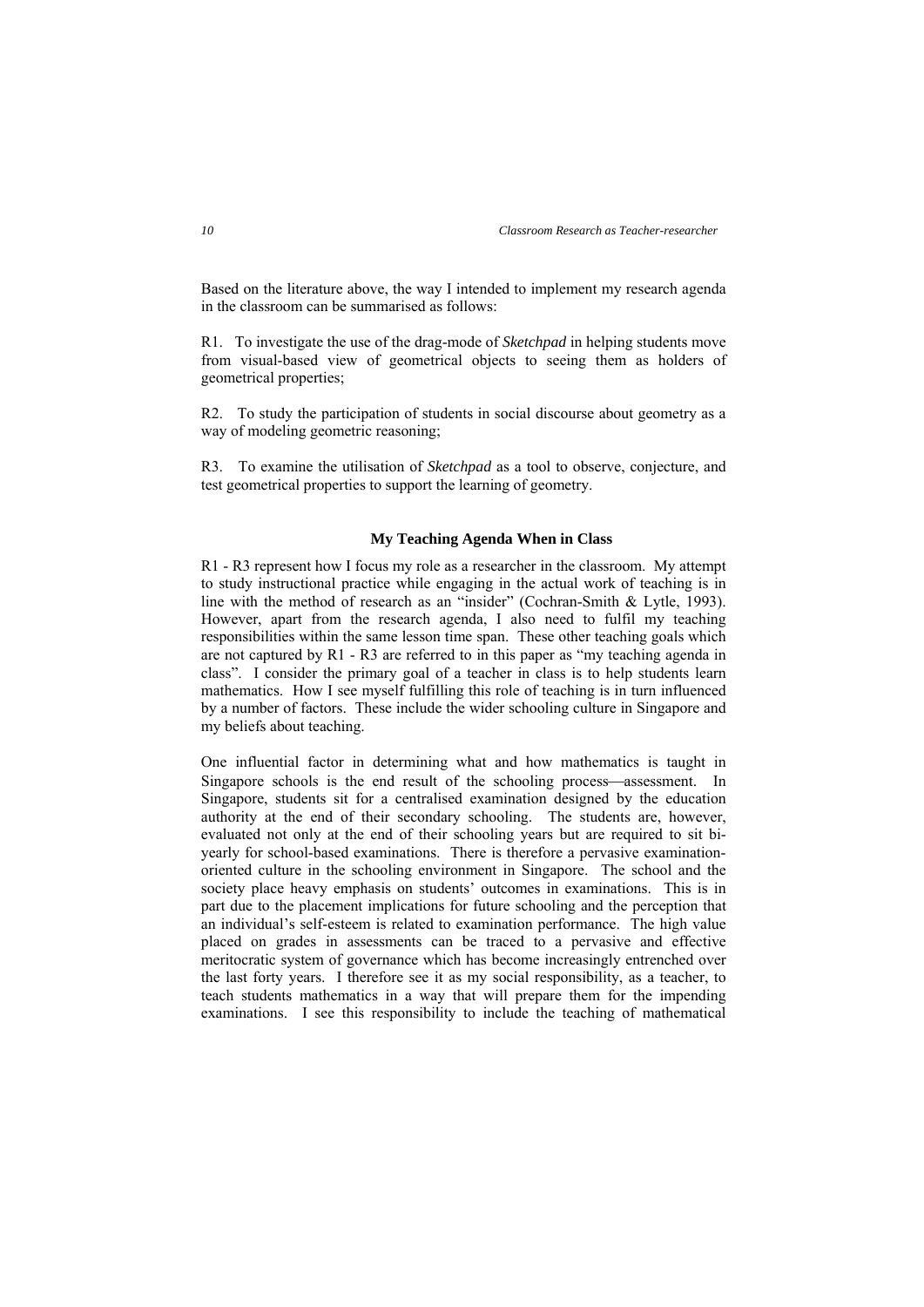skills, procedures, and techniques that are directly relevant to the tackling of examtype questions.

My beliefs<sup>[5](#page-9-0)</sup> in mathematics teaching also play a significant part in the shaping of my teaching agenda. I believe that the time that students spent in class should be solely on mathematically-productive tasks. I find it unacceptable for students to engage in off-task activities—such as chit-chats among themselves about casual matters—that are incongruous to the overarching goal of learning mathematics.

I also believe in teaching *every* student in my class, not leaving anyone behind in the attempt to proceed from one task to another. This belief is likely premised upon another more fundamental belief that all students in my class can achieve at least the basic level of mathematics. I believe in setting reasonable expectations for all my students in respect of their mathematical ability and I believe that they will subsequently live up to these expectations if I persist in trying to help them.

It is useful at this juncture to clarify that the goals of mathematics teaching described above are *mine*. These goals are influenced by how I view my social and professional roles as a teacher in relation to my interpretation of the social and cultural emphasis of mathematics education in Singapore. They are therefore rightly termed as *my* teaching agenda because they show my perspective of the teaching task which may not all be shared by other teachers. Nevertheless, it is heartening to know that they are also similarly shared by other teachers, as reported in Wiske (1995) and Newman et al. (1989), even though the cultural setting in which we operate may be different. Thus, although the teaching agenda that I bring into this study is indeed my own in the sense that it is conceived and implemented by me as the teacher, there is an added sense that the teaching goals are shared and can be appreciated by a wider group of teachers who may be familiar with these objectives.

In summary, my teaching agenda comprises:

 $\overline{a}$ 

T1. The teaching of skills, techniques, language and procedures that will equip students to tackle exam-type questions;

T2. The desire to see *every* student meet the expectations of the curriculum objectives;

<span id="page-9-0"></span> $<sup>5</sup>$  I arrived at these beliefs through introspection and retrospection. How to account for these</sup> beliefs in teaching makes for interesting study but is beyond the scope of this paper.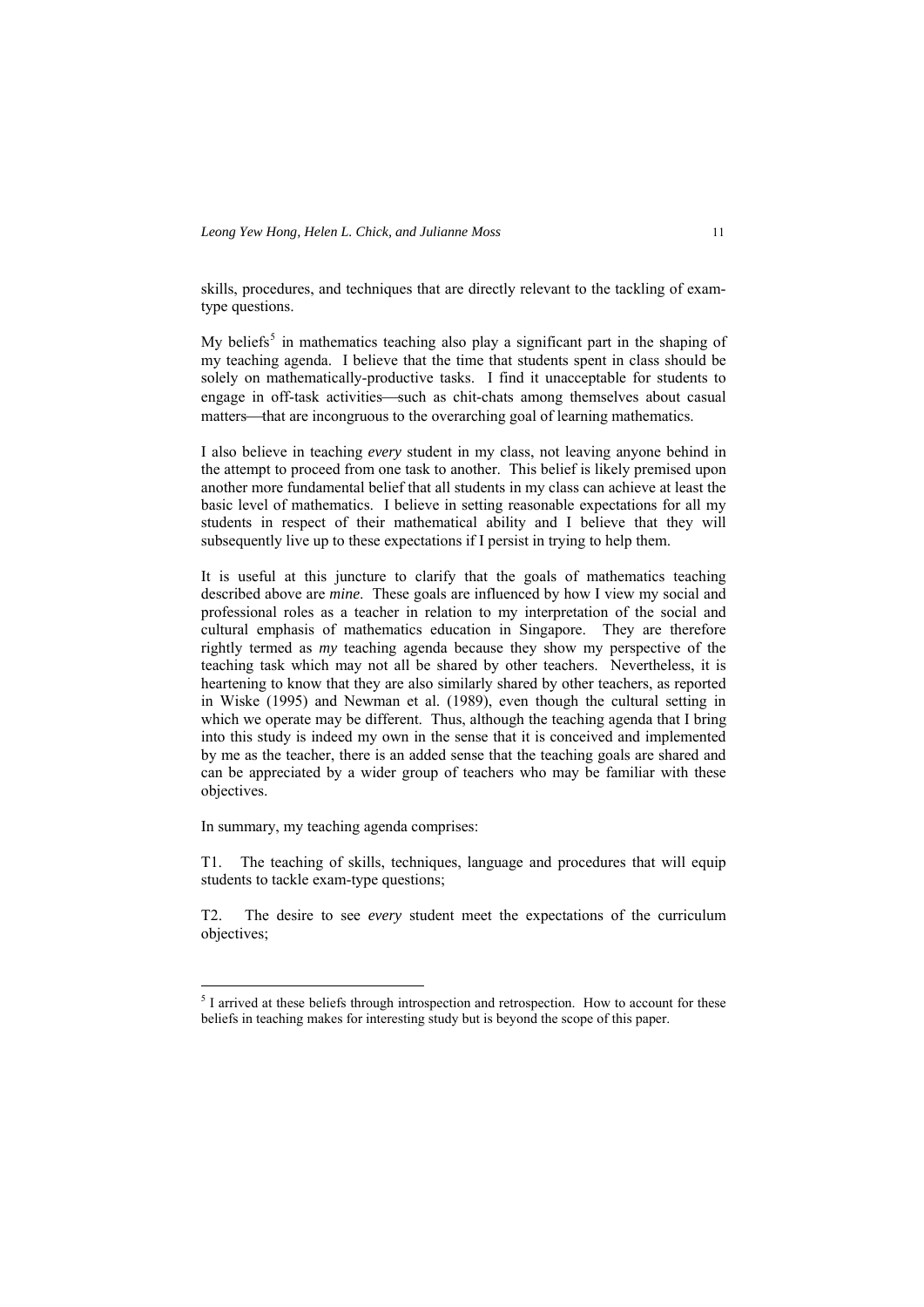T3. The engagement of the students solely in mathematically productive work.

A reader, upon examining the *research* agenda points that I stated previously may argue that they may also be considered *teaching* agenda points. Some teachers may already believe that the use of *Sketchpad* or/and the engagement of students in discourse is an appropriate way to teach their students. In my case, my research questions—to investigate the problems of teaching in such a classroom—impose the need to teach in a particular way that takes account the requirements of R1 - R3. My clarification is that the R1 - R3 and T1 - T3 classification above do not imply that they are instrinsically distinct categories, but rather a reflection of the goals of this particular research setup and my view of what teaching objectives entail. The framing of the agenda enables me to label my actions in class. My actions are motivated by research or/and teaching goals and thus provide the framework for the discussion of the interaction between the two roles within my teacher-researcher duality.

In addition, the presentation of the respective agendas in a list is not to be taken to imply a view that they are easily separable when observing the actual teaching behaviour. In practice, classroom happenings may fulfil one or more of the agenda points simultaneously. The delineation into points is for the ease of checking against whether any of the research goals and teaching goals are carried out or omitted.

In the list of teaching goals presented, there is also no claim of comprehensiveness. The stated goals are those that I perceive to be directly related to the teaching of mathematics. Other goals such as teaching students to respect one another and to cooperate during paired work are not included in the list of goals as they are not central to the current research. Moreover, as this paper presents a preliminary analysis of the data, the goals T1 - T3 form an operational starting point in the process of analysis of my goals of teaching. It is likely there are more goals involved. It is expected the list of goals will be progressively refined through the process of deeper analysis over time.

## **Administrative Separation of 'Roles' across the Boundary of the Class Lesson Time**

In planning to successfully carry out both the research and teaching agendas in class, I took heed of Wong's (1995a) post hoc suggestion that he "might have concentrated primarily on teaching during class and then later reflected back on the class as a researcher" (p. 25) as a way to lessen the purported conflict between the teaching and research functions in his study. I similarly considered that some form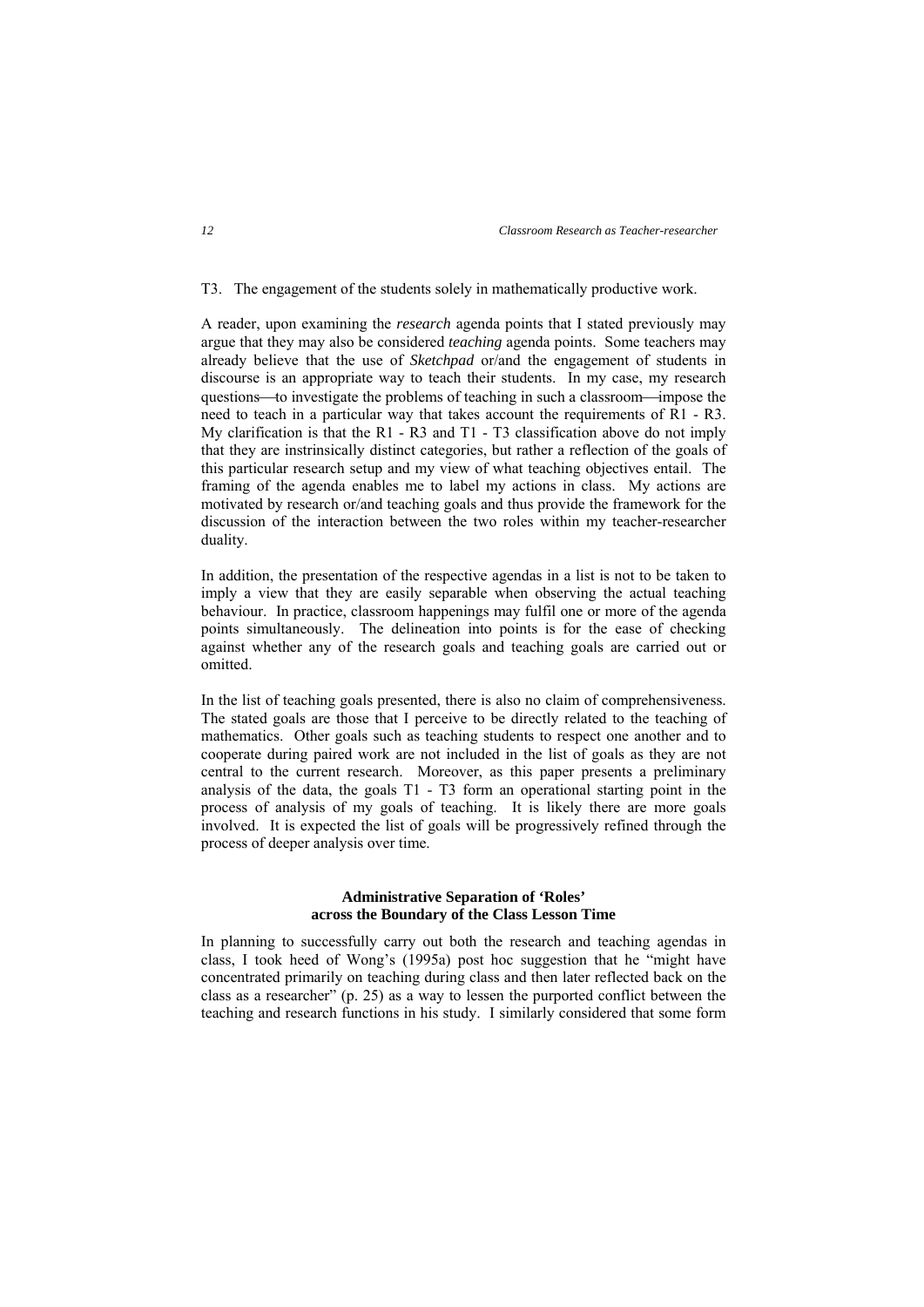of separation of roles of researcher and teacher across the boundary of the classroom may be helpful in reducing the tension in carrying out the respective agendas in class. I made a conscious decision—the teaching agenda was my main focus during class time, and when I was outside the classroom I would reflect and scrutinise my teaching with research goals primarily in mind. As for carrying out the research agenda in class, I relied on the research consciousness that I brought with me into class and the teaching materials used which were designed to carry out the the research requirements.

The "separation" that I refer to here is a deliberate administrative decision on my part as the teacher-researcher to serve the dual purposes of my teaching and research work better. It was not intended nor perhaps possible to actually separate the two functions altogether at any point in the entire teaching/research enterprise. This complex fusion of roles has already been discussed at the introductory section of this paper.

With the stage set in terms of explicating the research/teaching agendas and the stating of the theoretical/administrative premises, it now remains to examine the fulfilment of teaching and research agendas in carrying out the teacher-researcher work in class. This report focuses on the in-class data and post-class reflections taken from one $<sup>6</sup>$  $<sup>6</sup>$  $<sup>6</sup>$  randomly chosen lesson taught in the eleven-lesson geometry</sup> module for a year 7 class.

#### **The Lesson**

This lesson in consideration was the sixth lesson in the module and it was the first time that the topic of "quadrilaterals" was introduced in the year level. In their earlier school years prior to entering year 7, the students had encountered square, rectangle, parallelogram, rhombus, and trapezium. At years 1 and 2, the students would have been introduced to quadrilaterals via shape-naming and shapedifferentiation exercises. The focus was on gestalt (shape recognition) and topological (curve versus straight boundaries) impressions. In the mandated Singapore mathematics curriculum, formal geometric language and properties are found in the syllabus from year 3 and proceeded with greater complexity to year 6. During these middle grades the focus is on the properties of quadrilaterals (angle, perpendicularity, parallelism). The focus of my lesson, being the first on

 $\overline{a}$ 

<span id="page-11-0"></span><sup>&</sup>lt;sup>6</sup> Due to the depth of analysis involved, only one lesson is discussed in this paper. The authors acknowledge that the arguments here could perhaps be enhanced if more than one lesson is analysed and reported. Nevertheless, this single lesson can be regarded an exemplifying case study (Bryman, 2004).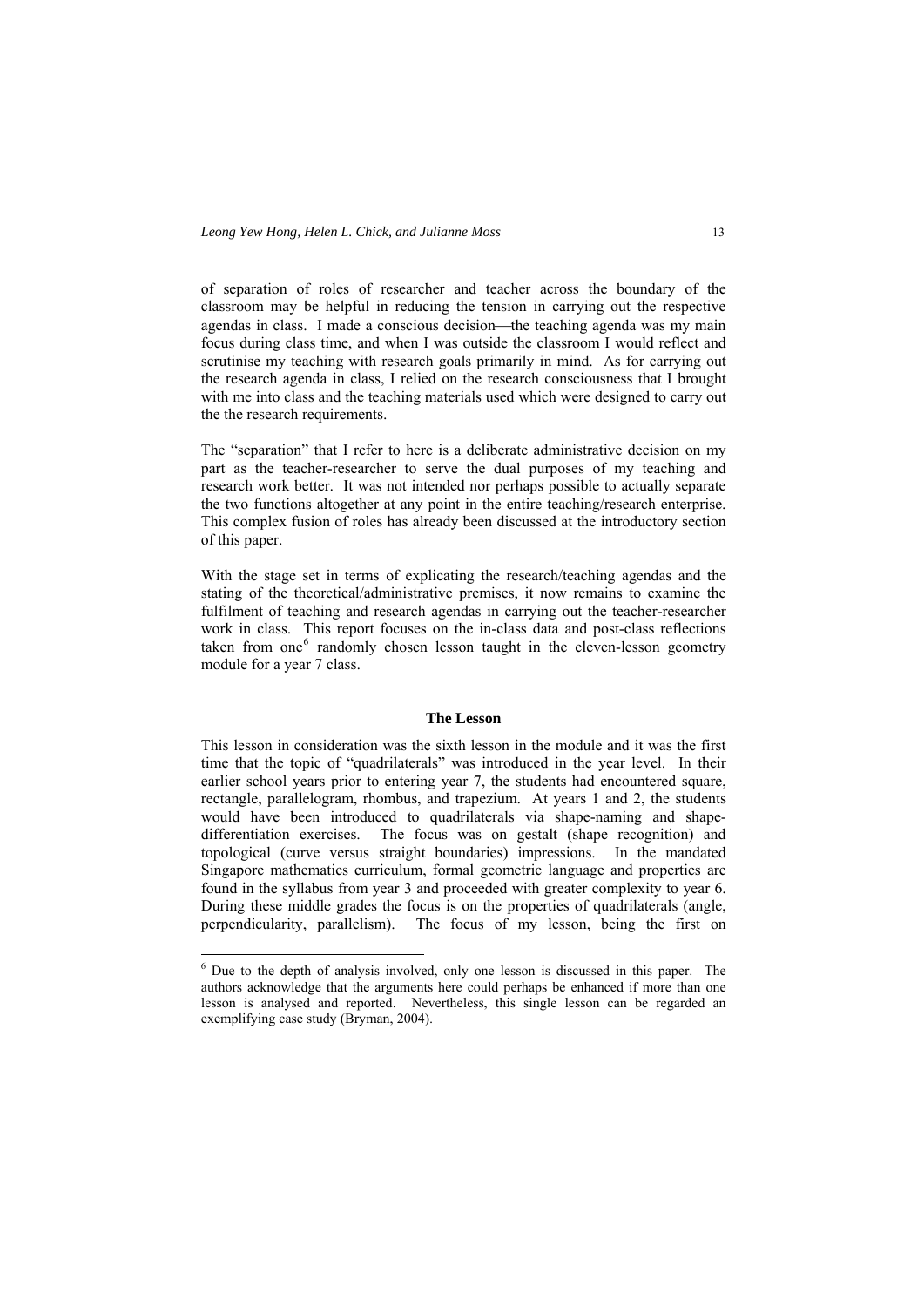quadrilaterals at the secondary level, was therefore on revisiting the different types of special quadrilaterals mainly through visual processes. Efforts to help students become aware of the *properties* of the special quadrilaterals at that initial stage of development was via a more intuitive route of observing figures and drawing representative diagrams rather than an explicit discussion on "properties". The latter would take place in subsequent lessons.

Chronologically, the lesson can be divided into five natural sections, with the transitions between sections marked by a clear change in the nature of class activity. The sections are given in the Table 1 below.

| Section        | Duration (correct to | Description of geometrical activity           |
|----------------|----------------------|-----------------------------------------------|
|                | the nearest minute)  |                                               |
|                | 33                   | Students work with a Sketchpad template       |
| $\mathfrak{D}$ | 8                    | Teacher shows how to draw a rhombus           |
|                |                      | using a setsquare and a marked ruler on       |
|                |                      | whiteboard to the whole class                 |
| 3              | 9                    | Students draw other quadrilaterals using a    |
|                |                      | setsquare and a marked ruler on a             |
|                |                      | distributed worksheet.                        |
| 4              | $\mathcal{F}$        | Teacher shows how to draw a kite using a      |
|                |                      | setsquare and a marked ruler<br><sub>on</sub> |
|                |                      | whiteboard to the whole class                 |
| 5              | 8                    | Students continue with the worksheet          |
| Total          | 61                   |                                               |

Table 1 *Description of geometrical activities in the respective sections of the lesson* 

In the first section of the lesson, students worked on a given *Sketchpad* template to classify the different special quadrilaterals shown on screen. Upon opening the sketch, the screen appears as shown in Figure 1.

<span id="page-12-0"></span><sup>&</sup>lt;sup>7</sup> Although the time allocated for each lesson is 70 minutes, the time taken for students to move from their resident classroom to the math room can take up to 10 minutes, depending on whether the lesson before this is delayed. This accounts for the total duration of the class time in this lesson being 61 minutes.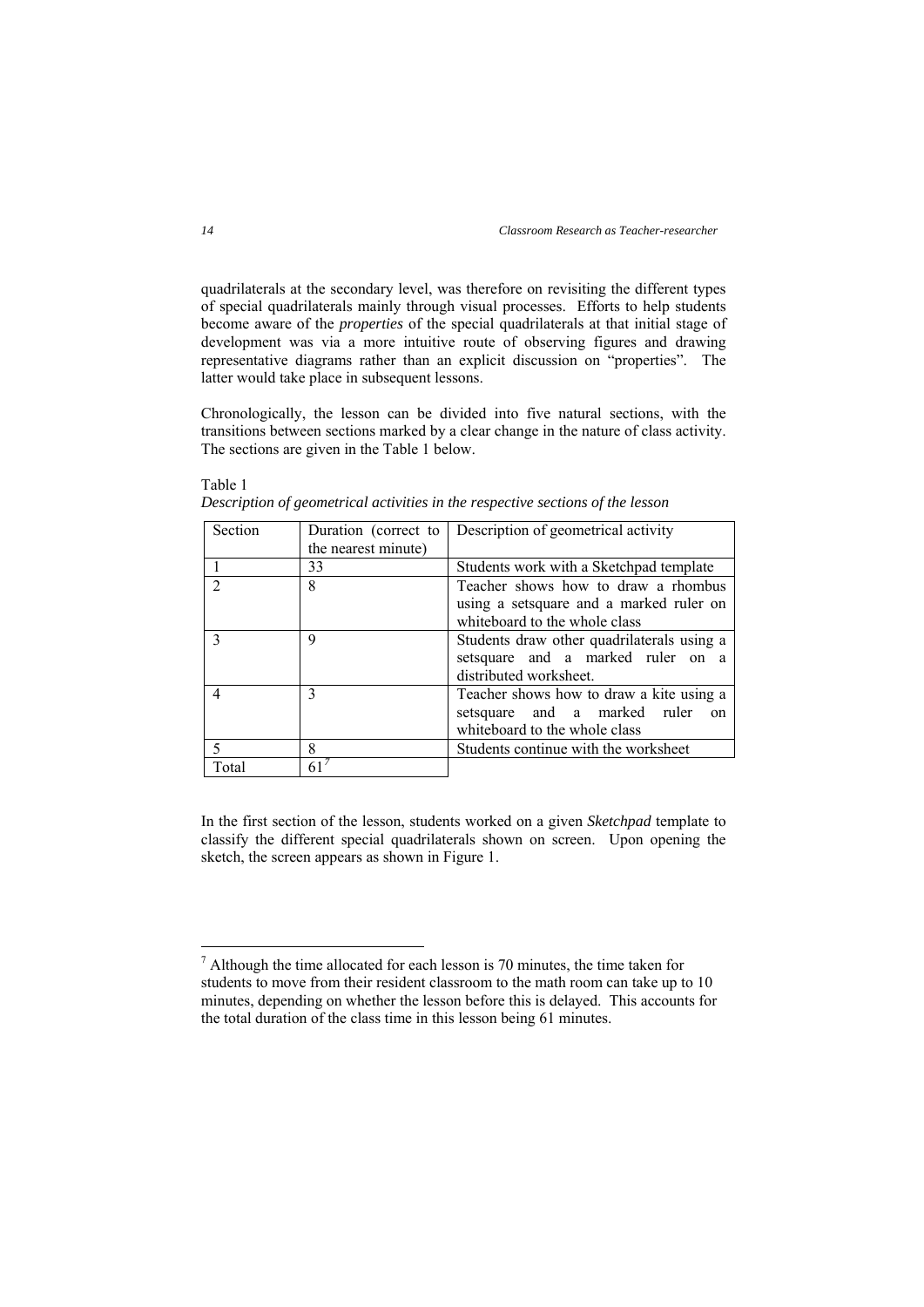

*Figure 1.* Screenshot of the sketch when it is initialised

Although all the quadrilaterals appeared as squares when the file was opened, they were each constructed with built-in geometrical properties that uniquely matched the respective special quadrilaterals listed. Upon dragging, the figures revealed their intrinsic properties. Figure 2 shows how the screen appeared when the drag-mode is applied. As the students had done a similar classifying exercise on *Sketchpad* in an earlier lesson on special types of triangles, they were familiar with the need to explore each figure by click-and-drag to look out for drag-resistant properties. A number of students also used the 'Measure' tool—a *Sketchpad* function introduced in previous lessons—to measure sides and angles of the quadrilaterals to provide numerical data for verification.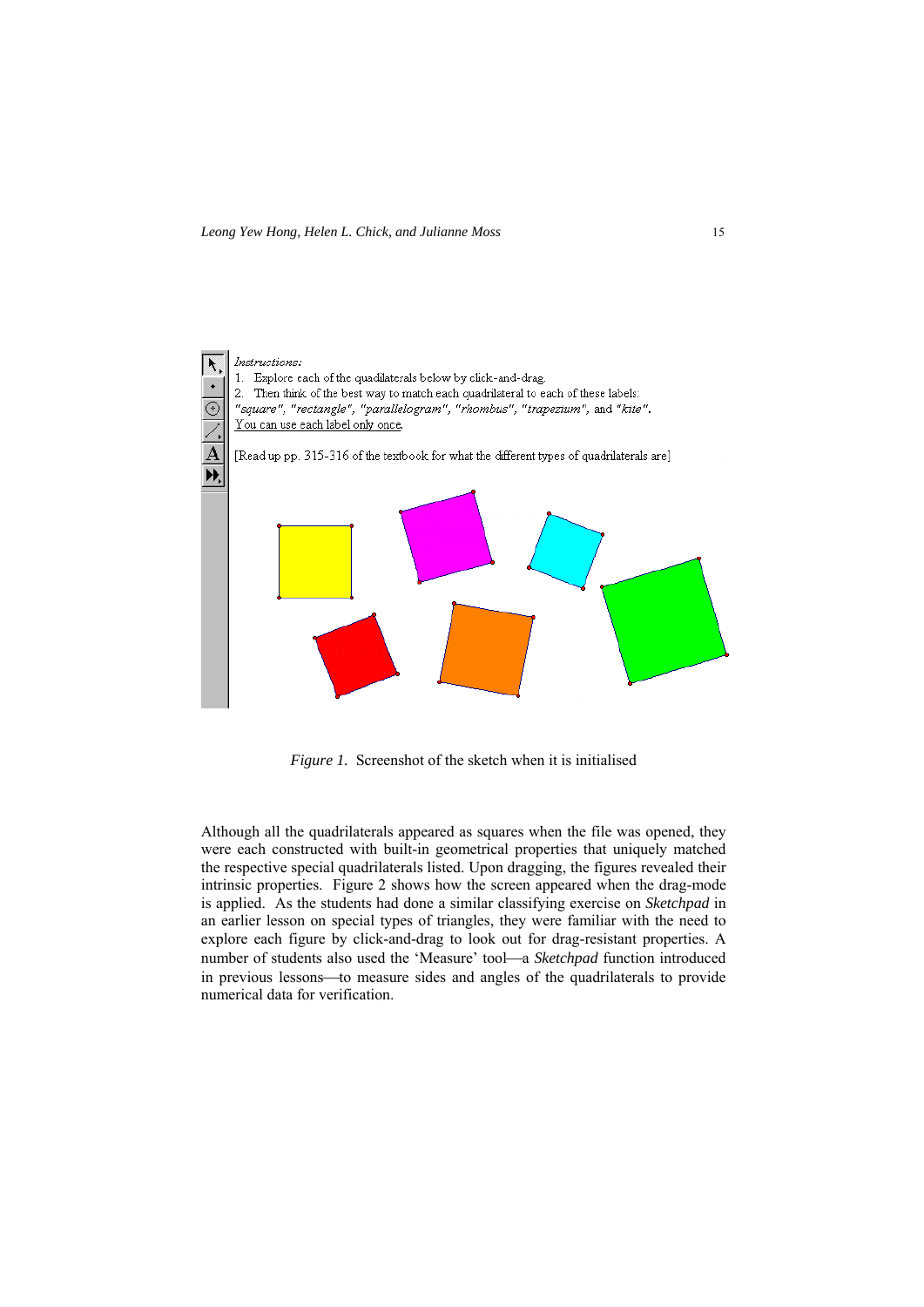

*Figure 2.* A screenshot of the sketch upon dragging

After working on dynamic figures of the respective special quadrilaterals, the next step of the lesson required the students to draw representations of each of these quadrilaterals. The insertion of a drawing activity was both to reinforce students' familiarity with each type of quadrilateral as well as to meet curriculum requirements—that students are to be able to "construct simple geometrical figures from given data" (Ministry of Education, 2000. p. 37). At this stage, the drawings were done using a setsquare (for drawing perpendicular and parallel sides) and a marked ruler. However, as the students had no prior experience in this module using the setsquare to draw quadrilaterals, I needed to explain the procedure before asking them to launch into the activity. I demonstrated to the class how I drew a rhombus on the board. This explains the order of progression from section 2 to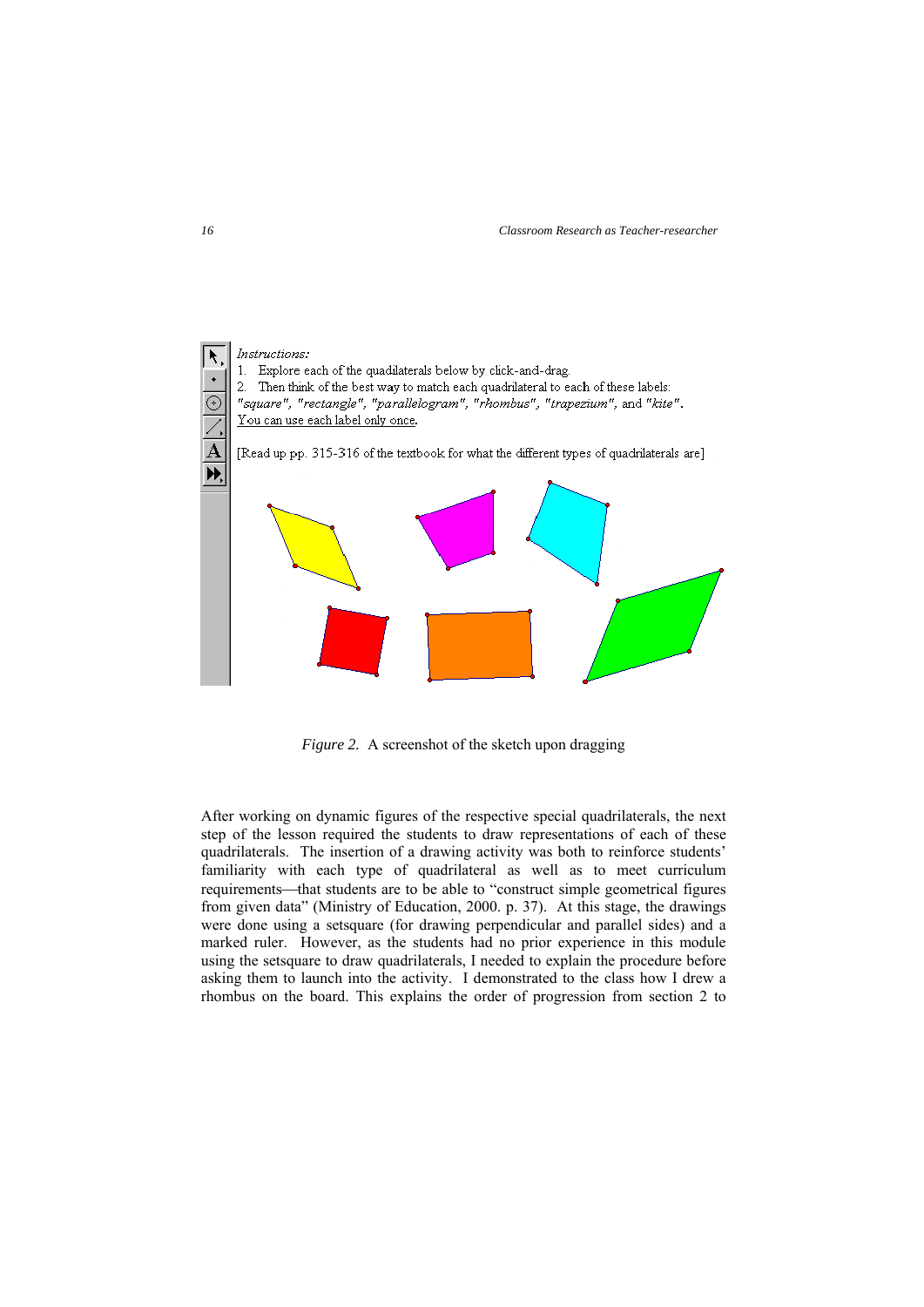section 3 of the lesson. An example of a drawing task given in the worksheet is shown in Figure 3 below.

For each type of special quadrilateral listed below, draw a representative example. You may make use of a setsquare, a ruler and a pencil to do the drawing.

| Special<br>Quadrilateral | Draw an example |
|--------------------------|-----------------|
| Square                   |                 |

*Figure 3.* A drawing activity taken from the worksheet on "special quadrilaterals"

During section 3 of the lesson, I walked around the students' tables to guide them in their work and to monitor the difficulties they faced so that I could address them in a whole-class discussion later in the lesson. Section 4 of the lesson served this purpose of highlighting students' errors and presenting a feasible way to correctly draw the required quadrilaterals. As it was observed that a number of students were 'stuck' at the kite and showing signs of frustration, I chose to focus the discussion on the kite during section 4 of the lesson before letting the students continue working on their worksheets in the last section of the lesson.

#### **Fulfilling Research and Teaching Agenda in Lesson: The Overall Picture**

The results of examining the 'agenda-point fulfilment' throughout the whole lesson are presented in Table 2. The table gives an overview of how the teaching and research agenda points occurred across the different sections of the lesson. The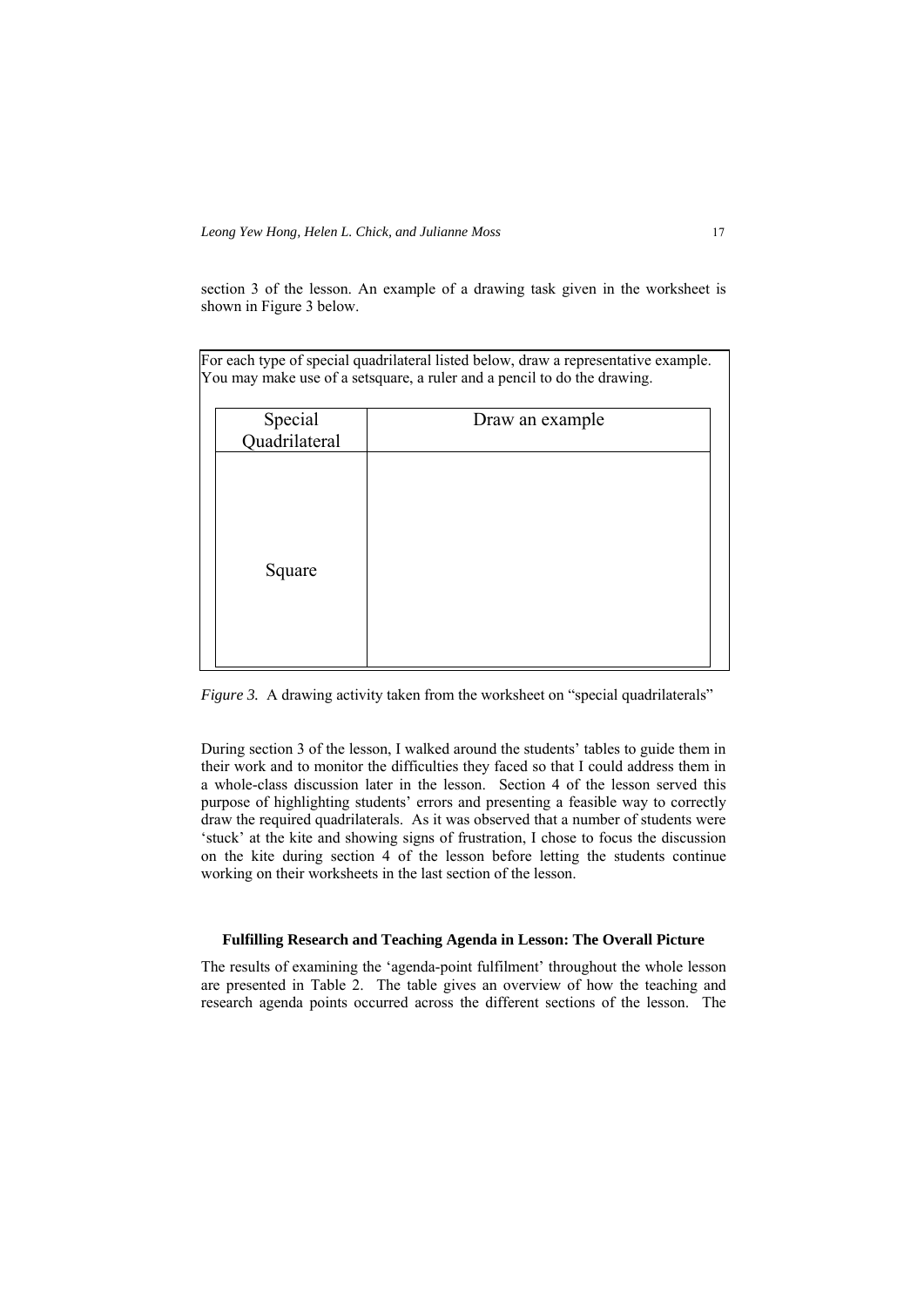intitial picture is one of uneven distribution, with the teaching purposes being more prominent than the research goals.

| Section of the lesson | Conspicuous research/teaching agenda points      |
|-----------------------|--------------------------------------------------|
|                       | R1, R3, T2, T3                                   |
|                       | R2, T1                                           |
|                       | $T1-T3$                                          |
|                       |                                                  |
|                       | R <sub>2</sub> , T <sub>1</sub> , T <sub>2</sub> |

Table 2 *Distribution of agenda-fulfilment across sections of the lesson* 

It should be noted, however, that what is presented in the table is the more *conspicuous* fulfilment of agenda goals in the respective sections of the lesson. Nor does the table imply that only those research/teaching objectives that are listed are operative in that section of the lesson.

As an example, although only "T1-T3" are listed as being ubiquitous in section 3 of the lesson, there are traces of the research agenda being carried out as well. The following exchange that took place in that section of the lesson illustrates the hidden research intents lurking in the background.

| Wan Yan: | [raises her hand to draw teacher's attention] |  |
|----------|-----------------------------------------------|--|
| Teacher: | Yes, Wan Yan?                                 |  |
| Wan Yan: | [pointing to a drawing on her worksheet]      |  |
|          | Considered trapezium or not?                  |  |
| Teacher: | What do you need for trapezium? [pause]       |  |
|          | Two [pointing to Wan Yan's drawing on her     |  |
|          | worksheet] -                                  |  |
| Wan Yan: | Parallel.                                     |  |
| Teacher: | Yeah. Are these two [pointing to the two      |  |
|          | parallel sides that Wan Yan drew] parallel?   |  |
| Wan Yan: | [Nods her head]                               |  |
| Teacher: | Yes? Then it's done.                          |  |

While the thrust of this part of the lesson was to help students draw various special quadrilaterals, reflecting the teaching goals of helping students acquire skills stipulated in the curriculum, the responses to Wan Yan's questions showed that there were indeed opportunities to engage in the research agenda. I was not merely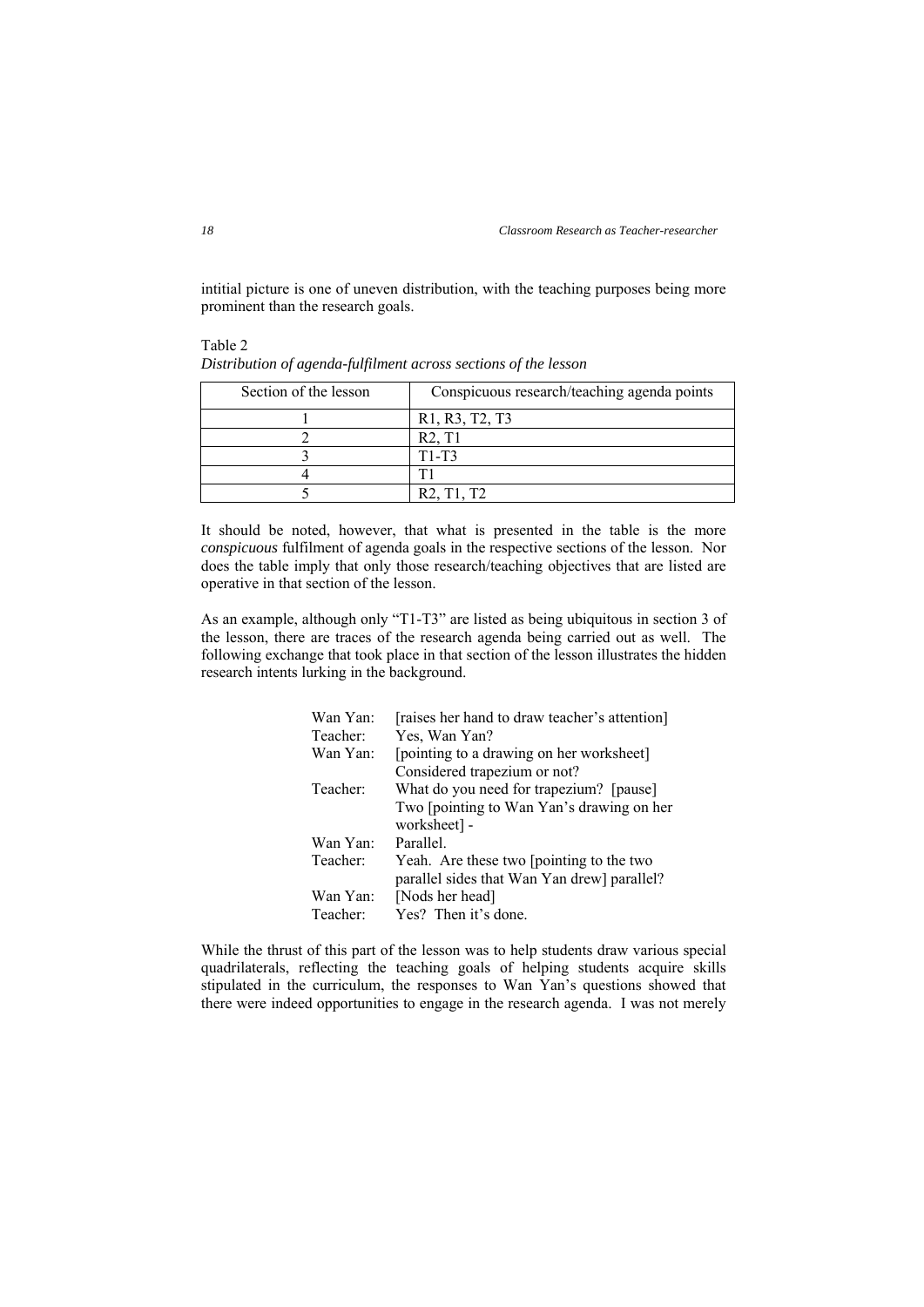teaching her a method or a skill to perform a procedure. I was drawing her into participating in a conversation that would ultimately lead to her verbalising the critical attributes of a trapezium. I went beyond a "Yes/No" verdict from the teacher to one where basic reasoning—that "a parallel pair of opposite sides" is necessary to determine whether a quadrilateral is a trapezium—was necessary. Thus, there were shades of R2 alongside this instructional episode involving Wan Yan.

Despite the prominence of the teaching purposes during class time, a large part of the lesson reflected both teaching and research goals being carried out, as seen from the concurrence of "T" and "R" in sections 1, 2 and 5 of the lesson. This showed that classroom practice can be conducted in such a way that both the teaching and research agendas develop hand-in-hand. This complementarity between the two goals seems to contradict Wong's (1995a) proposition that when the teacherresearcher attempts to concentrate on being a teacher in class, his original research design would be "compromised".

However, to paint the picture of the two goals working out in perfect harmony throughout the lesson is not an adequate depiction either. The post-lesson reflection of my thought-world during the lesson indeed revealed one occasion where competition between both purposes was experienced. It happened at the beginning of section 2 of the lesson where I was about to explain the procedure of drawing a rhombus using a setsquare and a ruler in a whole-class instruction setting. The reflection piece on my thoughts at that moment is reproduced below for the reader's reference.

I am beginning to draw a rhombus. I draw two sides that are not perpendicular. And I asked, "can I do that?" And a number of them were saying "no". But I had thought of pausing at this moment and asked, "why do you think I couldn't do that?" [to address R2] instead of proceeding on … I *should have conducted a discussion* that would encourage reasoning, but *here again my main purpose was to show the procedures* [important for T1] …

[from post-lesson reflections, emphases added]

At this juncture of the lesson, two 'forces' seemed to be at work—"demonstrate procedure" and "explain underlying reasoning". It appeared that T1 was competing with R2 for prominence at that moment when I had to decide what course of action to take in the instructional process. One can make post hoc suggestions of what I could have done to avoid this difficulty in the first place. As examples, I could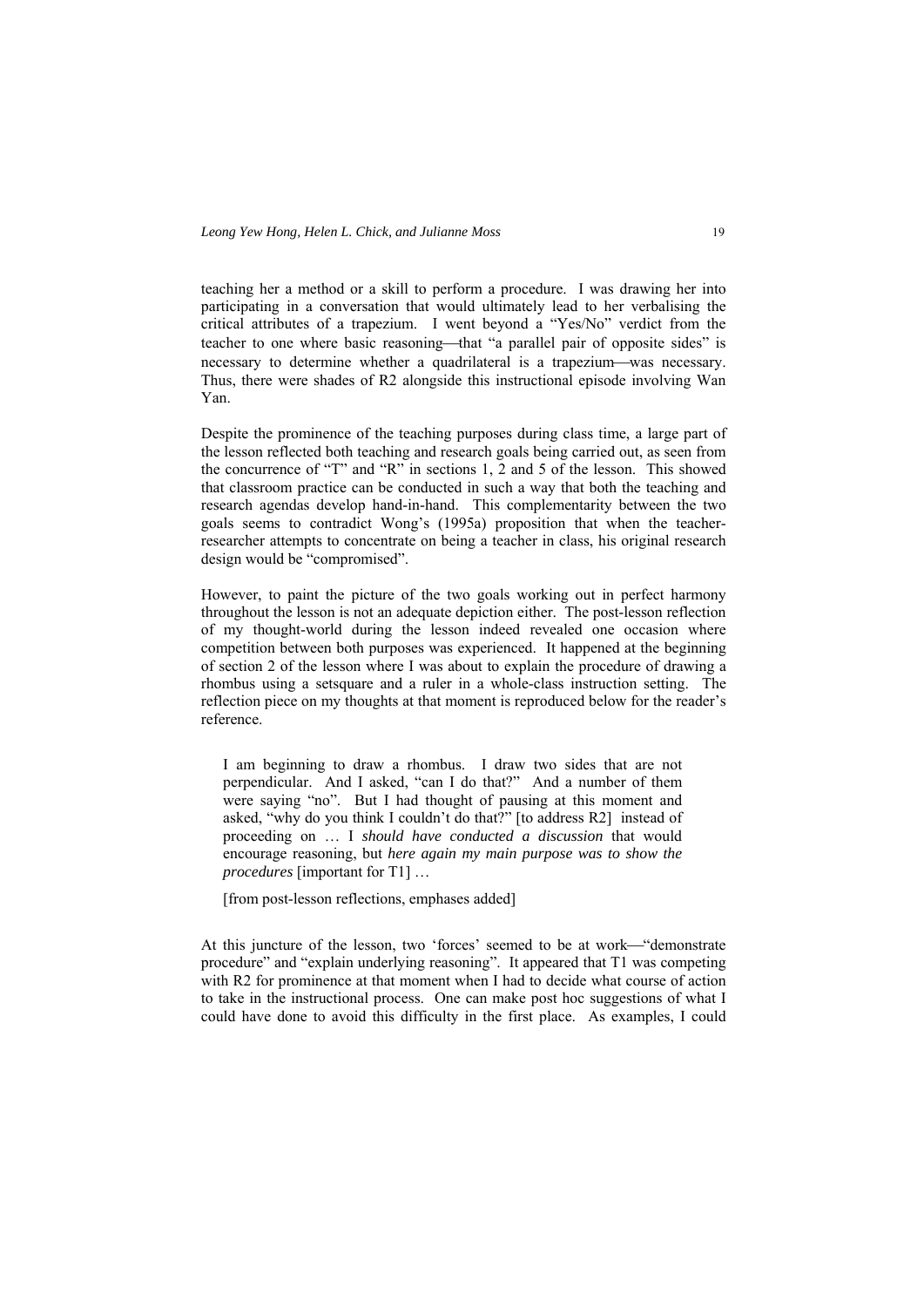weave reasoning into the construction procedures or do a quick revision on properties of rhombus before proceeding. These post-lesson reflections of possible alternative instructional routes provide insights that can be useful for future work of teaching. However, the point remains that in the dynamic situation that is part of actual teaching practice, decisions on the course of teaching actions are made on an ongoing basis and in some of these decisions, like the one explicated above, constraints such as the limitation of time or inadequate teacher understanding of the content and method of instruction may lead to the pursuance of one action over another. In the case of this lesson juncture, I felt an internal struggle of two courses of action vying for adoption. Although the tension can be resolved in hindsight, it remained a real conflict at that moment when it was experienced and it called for a choice of one over the other.

In summary, the overall picture with respect to the teaching and research agendas in the lesson as described is one where the teaching goals are more visibly portrayed, with the research agenda evident at the background. In almost all parts of the picture, the teaching and research purposes are carried out without any conscious compromising of one or the other. At *one* point though, the struggle of simultaneously fulfilling aspects of both objectives was clearly felt. This interaction between the teaching and research agendas may perhaps be best illustrated as in Figure 4 below.



*Figure 4.* Overall Picture of Research and Teaching Goals in the Lesson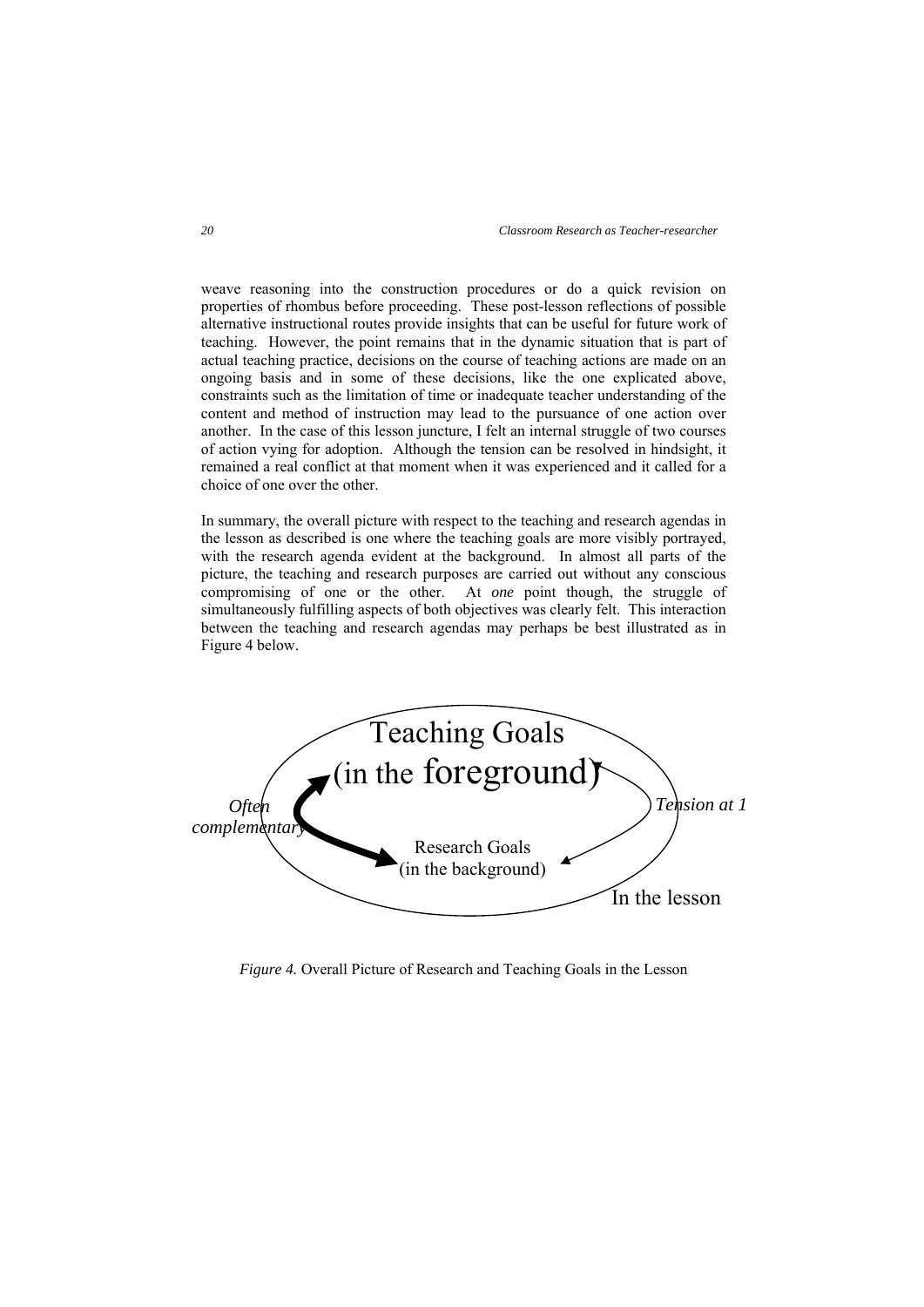## **The Teacher-researcher Experience: Revisiting the 'Complementary-vs-Conflicting-talk'**

In the beginning of this paper, I made a reference both to Wong (1995a) and Wilson (1995) in how they view the interaction between the dual purposes of teaching and research in the work of a teacher-researcher. The former highlighted the tension between the two goals while the latter argued that in her teacher-researcher practice, she was able to harness the experience of each of her teaching and research capabilities to fulfil the respective agendas in a complementary way. More recently, Ainley (1999) contributed to the discussion by noting that there are both complementary and conflicting aspects of the teacher-researcher work. This assertion is similarly borne out in my teacher-researcher work as reported in this paper, although the degree in which the conflict was acknowledged does not seem comparable. While Ainley felt an ongoing tension once she stepped into the classroom as teacher-researcher as a result of students' perceived ambiguities in her dual roles, the conflict I experienced was not of a sustained kind but rather an occasional one. I realised that my teacher-researcher experience is yet a shade different from those of the cited authors and it can contribute further to this complementary-vs-conflict-talk.

One factor that appeared to contribute to the degree of unproductive conflicts between the research and teaching goals is the research design itself. One aspect of the research design is the research focus—whether it is on students' learning or on the work of teaching. In Wong's (1995a) vignette of his attempt to teach the girl in his class (presented at the beginning of this paper), the conflict that Wong spoke about seems to be tied to the research focus that he took: to examine students' scientific argument. In my research project, my interest was not so much in students' learning as in the work of teaching. My focus was thus to study the *teaching* problems as I went about doing what I thought a teacher should do in that context. If I had been the teacher-researcher in Wong's classroom, I would have proceeded with the discourse and helped the class (not just the particular student) to engage in a joint discussion towards an explanation that would be seen as derived from their discourse. Thus, given another research focus, the 'conflict' might not have surfaced. In fact, Wong conceded that "... the particular features of my conflict may not apply to others, particularly those who are doing research on their own teaching rather than student learning" (p. 27).

Yet another aspect of research design is the administrative apportionment of teacher-researcher work across the boundary of the classroom. Outside the classroom, I consciously focused on the research goals in my reflections and in curriculum decision-making. Once I stepped into the classroom, I focused solely on the work of teaching and rarely thought about my role as a researcher. My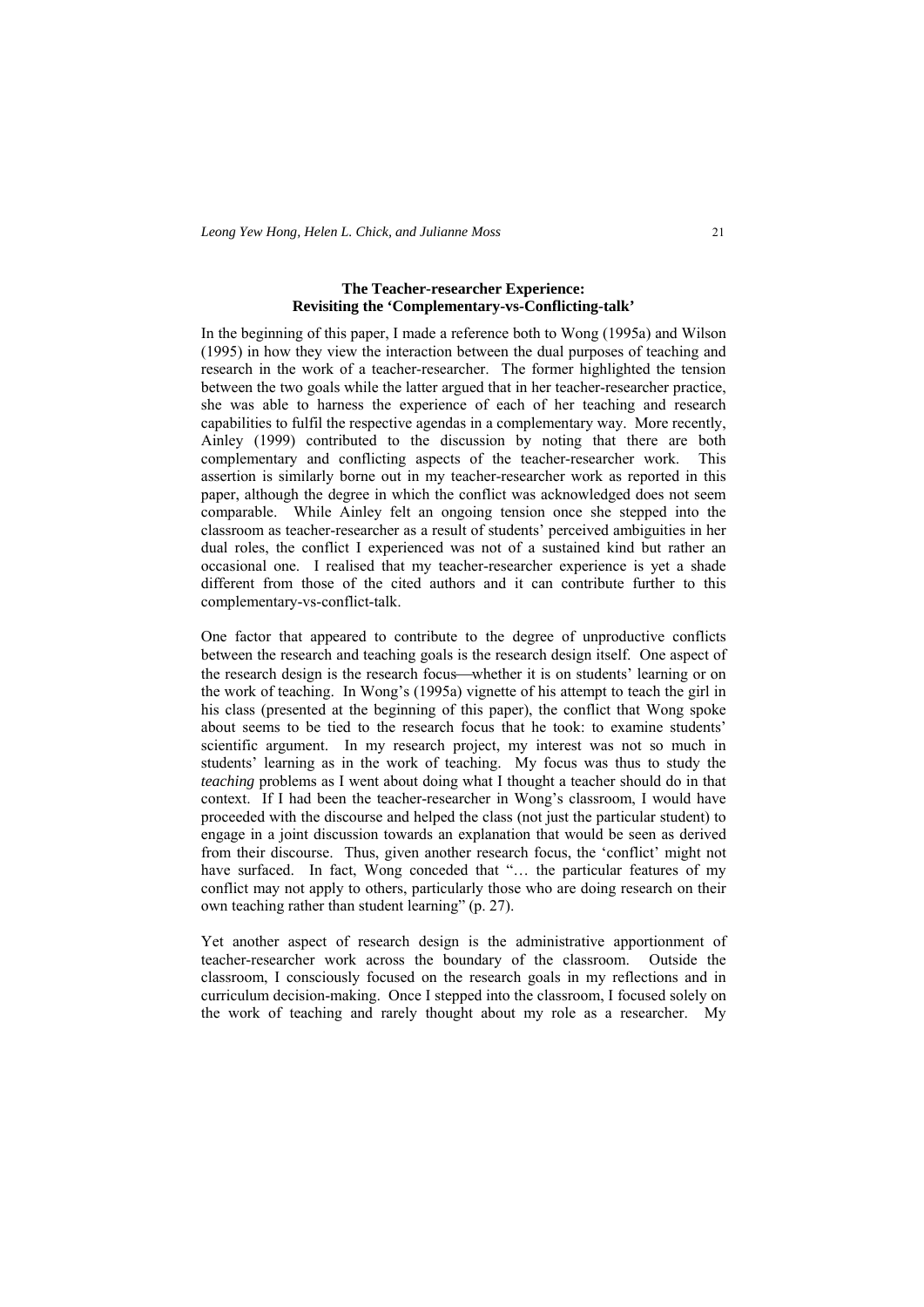conviction in giving the students a full-hearted devotion to my teaching task while in class is perhaps one reason why, unlike Ainley (1999) who was more sensitive of her dual selves, the research purposes do not weigh on me while teaching. My experience with the conflicting goals was a fleeting one.

Another major factor affecting the interactions between the teaching and the research agendas that is not explicitly covered in the current literature so far is the level of competence and experience of both teaching and research work that the teacher-researcher brings to the study. Wilson (1995) was perhaps alluding to this when she wrote that "I used the *skills of teaching and research* intentionally, to look in different ways at everything I do" (p. 21, emphasis added). She considered herself an "insider" to teaching because of her ability to assimilate to the work, having prior experience as a teacher, and surmised that Wong, who seemed to view teaching work as separate from research, was an "outsider".

The differences in experience between Wong (1995a, 1995b) and Wilson (1995) seemed to point to the different teaching and research backgrounds they have prior to and in teacher-researcher work. While teacher-researcher studies are conventionally associated with practitioner research, in which teachers take on the work of researching their own practice, the term "teacher-researcher" apparently now also includes someone in the inverse situation—university researchers becoming teachers. This distinction between "practitioner researchers" and the inverse situation of "researchers as practitioners" are often not made clear in most essays which use the term "teacher-researcher" (or its equivalent). Ainley (1999) makes this distinction explicit.

The "insider" experience of teaching that I brought into my teacher-researcher work as reported in the study here seems to support Wilson's (1995) argument that one's familiarity with the expertise of teaching can help bring the research and teaching elements of the teacher-researcher enterprise together in a harmonious way. Like her, I did not find the meeting of the two worlds of teaching and research in the classroom to be so filled with conflict and tension as Wong (1995a) has experienced.

However, the language of "inside/outside" should not be wrongly taken to mean a distinct separation of the research role from the teaching work once the insider enters the classroom. In my situation, being an "insider' to teaching in the classroom meant that I had prior professional expertise in instructional practice that enabled me to focus primarily on the teaching task while keeping the research intents of the project at the back of my mind for most parts of the lesson. This is where the foreground/background metaphor may be appropriate in seeing the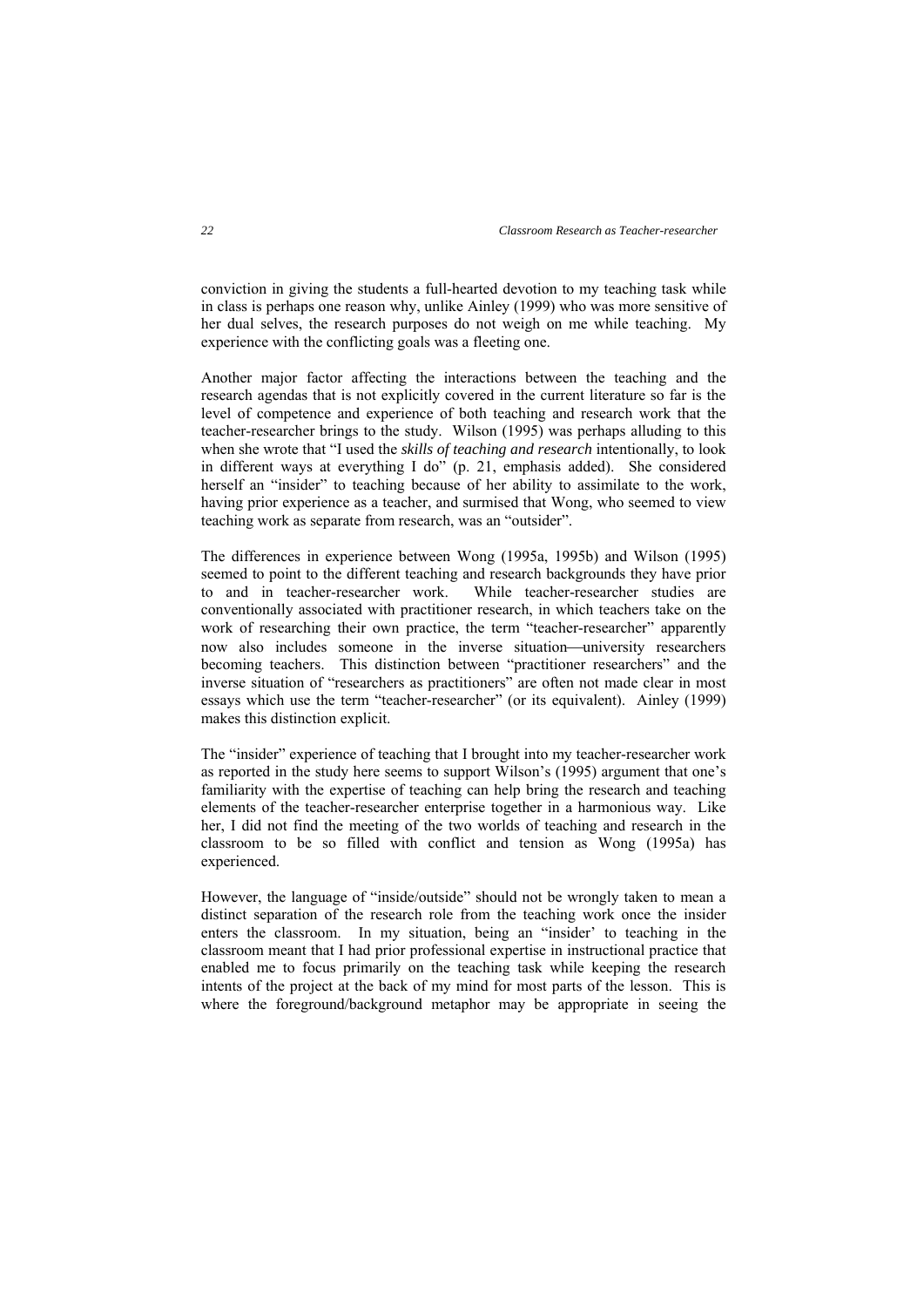relationship between the teaching and research agendas. Both research and teaching goals are at work in the classroom but they do not share equal prominence in the teacher-researcher practice. When I enter the classroom, the teacher-at-work is at the foreground and teaching goals become the main driving force for instructional choices and action; however, the research intents are not altogether absent, but are rather actively working at the background to influence the thoughts and actions of the teacher. In my study, apart from one point of conflict when the research agenda sought to surface to the foreground to challenge the teaching agenda, this teacher-atthe foreground and researcher-at-the background situation enabled me to carry out both the goals of teaching and research in a largely productive way.

It is, then, perhaps time to move away from 'complementary-vs-conflicting-talk' to explore ways to enhance the productivity of each of the roles within the teacherresearcher duality within the classroom. It is hoped that the foreground/background language can be a start towards this direction of inquiry.

#### **References**

- Ainley, J. (1999). Who are you today? Complementary and conflicting roles in school-based research*. For the Learning of Mathematics, 19*(1), 39-47.
- Anderson, G. L. (2002). Reflecting on research for doctoral students in education. *Educational Researcher*, 31(7), 22-25. Bishop, A. J. (1998). Research, effectiveness, and practitioners' world. In A.
- Sierpinska & J. Kilpatrick (Eds.), *Mathematics Education as a research domain: A search for identity, an ICMI study* (pp. 33-45). Dordrecht, Netherlands: Kluwer Academic Publishers.
- Bryman, A. (2004). *Social research methods* (2nd ed.). Oxford, UK: Oxford University Press.
- Carr, W., & Kemmis, S. (1986). *Becoming critical: Education, knowledge and action research*. London: Falmer Press.
- Chazan, D., & Ball, D. L. (1999). Beyond being told not to tell. *For the Learning of Mathematics, 19*(2)*,* 2-10.
- Chazan, D., & Yerushalmy, M. (1998). Charting a course for secondary mathematics. In R. Lehrer & D. Chazan (Eds.), *Designing learning environments for developing understanding of geometry and space* (pp. 67- 90). Mahwah, NJ: Erlbaum. Christiansen, I. (1999). Are theories in Mathematics Education of any use to
- practice? *For the Learning of Mathematics*, 19(1), 20-23.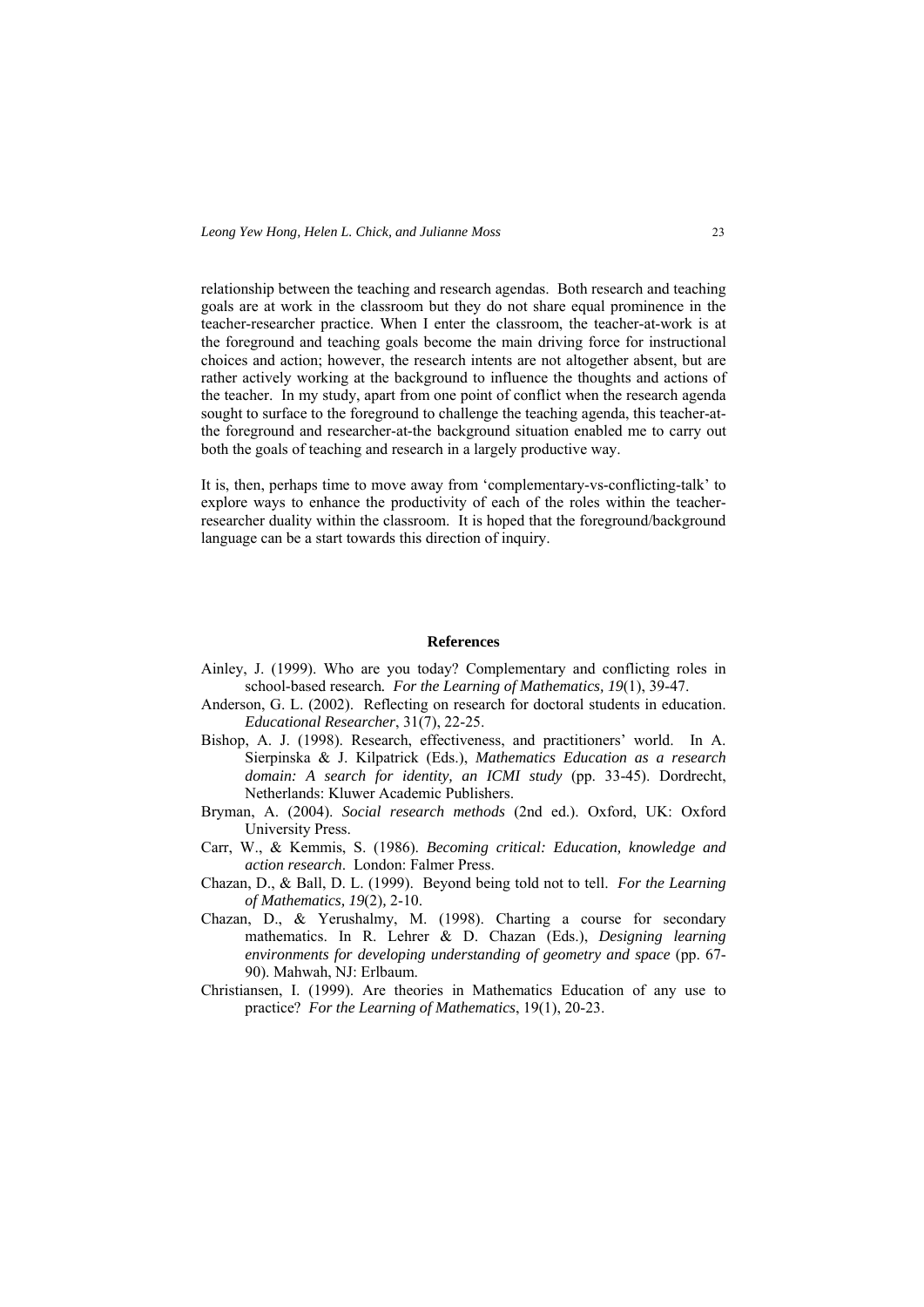- Clements, D. H., & Battista, M. T. (1994). Computer environments for learning geometry. *Journal of Educational Computing Research, 10*(2), 173-197.
- Elliot, J. (1976-77). Developing hypotheses about classrooms from teachers' practical constructs: An account of the work of the Ford Teaching Project. *Interchange, 7*(2), 2-22.
- Elliot, J. (1991). *Action research for educational change*. Philadelphia: Open University Press/Milton Keynes.
- Elliot, J. (1997). School-based curriculum development and action research in the United Kingdom. In S. Hollingsworth (Ed.), *International action research: A casebook for educational reform* (pp. 17-28). London: Falmer Press.
- Fleischer, C. (1995). *Composing teacher-research. A prosaic history*. Albany, NY: SUNY Press. Geertz, C. (1983). *Local knowledge: Further essays in interpretive anthropology*.
- New York: Basic Books.
- Grundy, S., & Kemmis, S. (1988). Educational action research in Australia: The state of the art (an overview). In S. Kemmis & R. McTaggart (Eds.), *The action research reader* (3rd ed.) (pp. 321-335). Geelong, Victoria, Australia: Deakin University Press.
- Hiebert, J., Gallimore, R., & Stigler, J. W. (2002). A knowledge base for the teaching profession: What would it look like and how can we get one? *Educational Researcher, 31*(5), 3-15.
- Hoyles, C., & Noss, R. (1994). Technology Tips−Dynamic Geometry environments: What's the point? *Mathematics Teacher, 87*(9), 716-717.
- Kemmis, S. (1995). *Action research and communicative action: Changing teaching practices and the organisation of educational work*. Paper presented to the National forum of the Innovative Links Project, May 1995.
- Kemmis, S., & McTaggart, R. (1998a). *The action research planner* (3<sup>rd</sup> ed.). Geelong, Australia: Deakin University Press.
- Kemmis, S., & McTaggart, R. (Eds.). (1998b). *The action research reader* (3<sup>rd</sup> ed.). Geelong, Australia: Deakin University Press.
- Laborde, C. (1995). Designing tasks for learning geometry in a computer-based environment. In L. Burton & B. Jaworski (Eds.), *Technology in Mathematics Teaching* (pp. 35-68). Chartwell-Bratt: Sweden.
- Laborde, C. (2002). The process of introducing new tasks using dynamic geometry into the teaching of mathematics. In B. Barton, K. C. Irwin, M. Pfannkuch, & M. O. J. Thomas (Eds.), *Mathematics Education in the South Pacific* (*Proceedings of the 25th annual conference of the mathematics education research group of Australasia, Auckland*, pp.15-34). Sydney: MERGA.
- Lampert, M. (1988). *Teaching that connects students' inquiry with curricular agendas in schools* (Technical report). Cambridge, MA: Education Technology Centre. (ERIC Document Reproduction Service No. ED303370)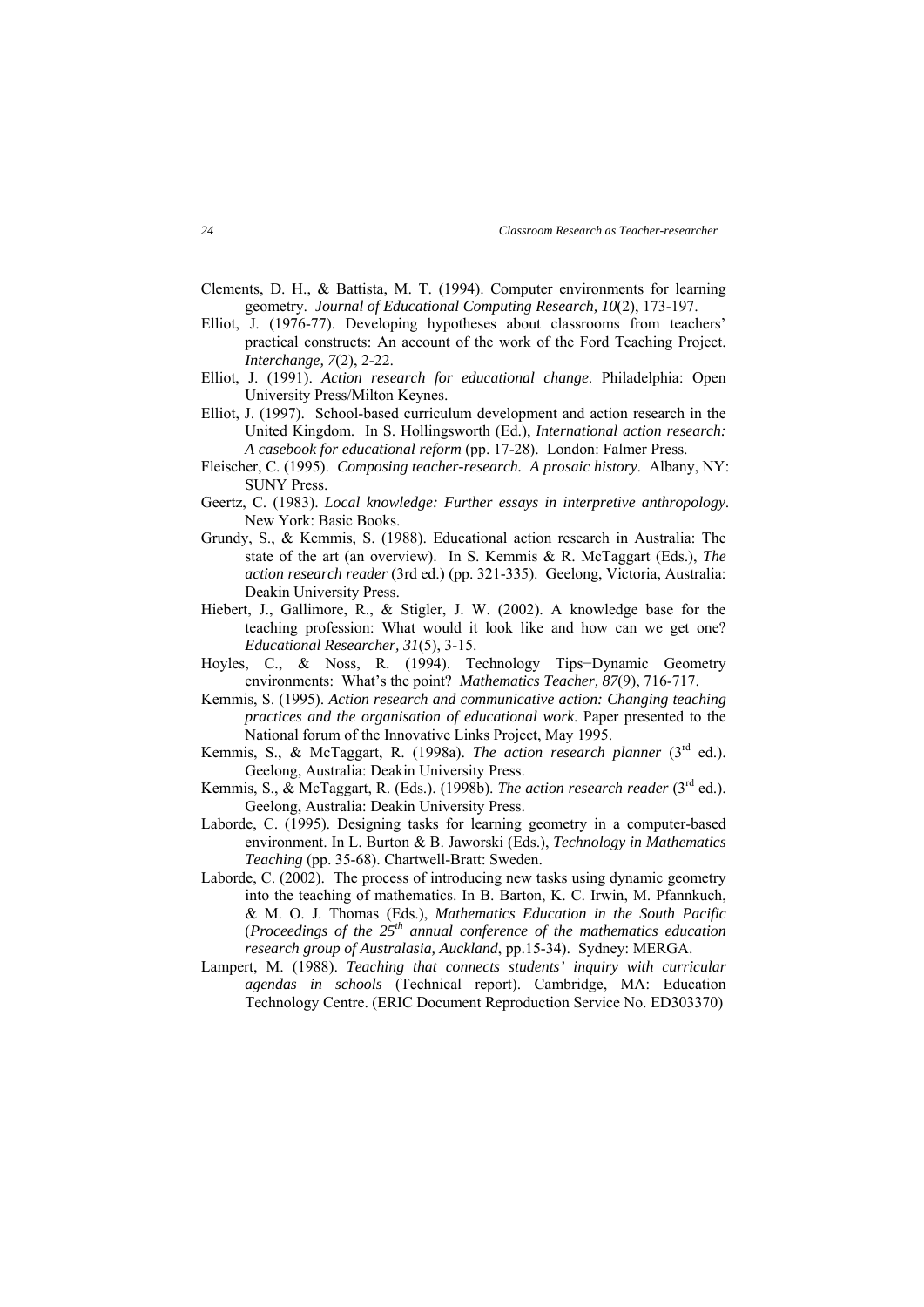- Lampert, M. (1990). When the problem is not the question and the solution is not the answer: Mathematical knowing and teaching. *American Educational Research Journal*, *27*(1), 29-63.
- Lampert, M. (2001). *Teaching problems and the problems of teaching.* New Haven, CT: Yale University Press.
- Leung, A., & Lopez-Real, F. (2001). Reflections on a TIMSS geometry lesson. *For the Learning of Mathematics, 21*(3), 25-31.
- Mason, J. (1994). Researching from the inside in mathematics education locating an I-you relationship. In J. P. da Ponte & J. F. Matos (Eds.), *Proceedings of Eighteenth Conference of the International Group for the Psychology of Mathematics Education* (Vol. I, pp. 176-194). Lisbon, University of Lisbon.
- Ministry of Education. (2000). *Mathematics Syllabus Lower Secondary*. Singapore: Author.
- Newman, D., Griffin, P., & Cole, M. (1989). *The construction zone: Working for cognitive change in school*. Cambridge, England: Cambridge University **Press**.
- O'Connor, M. C. (1998). Language socialisation in the mathematics classroom: Discourse practices and mathematical thinking. In M. Lampert & M. Blunk (Eds.), *Talking Mathematics* (pp. 17-55). Cambridge, NY: Cambridge University Press.
- Olive, J. (1998). Opportunities to explore and integrate mathematics with the geometer's sketchpad. In R. Lehrer & D. Chazan (Eds.), *Designing learning environments for developing understanding of geometry and space* (pp. 395- 418). Mahwah, NJ: Erlbaum.
- Schön, D. (1983). *The reflective practitioner*. New York: Basic Books.
- Stenhouse, L. (1968). The Humanities Curriculum Project. *Journal of Curriculum Studies*, *23*(1), 26-33.
- Stenhouse, L. (1975). *An introduction to curriculum research and development*. London: Heinemann Educational Books.
- Vygotsky, L. S. (1986). *Thought and Language*. Cambridge, MA: MIT Press.
- Wilson, S. M. (1995). Not tension but intention: A response to Wong's analysis of the Researcher/Teacher. *Educational Researcher*, *24*(8), 19-22.
- Wiske, M. S. (1995). A cultural perspective on school-university collaboration. In D. N. Perkins, J. L. Schwartz, M. M. West, & M. S. Wiske (Eds.), *Software goes to school: Teaching for understanding with new technologies* (pp. 187- 212). Oxford, UK: Oxford University Press.
- Wong, D. E. (1995a)*.* Challenges confronting the researcher/teacher: Conflicts of purpose and conduct*. Educational Researcher, 24*(3), 22-28*.*
- Wong, D. E. (1995b).Challenges confronting the researcher/teacher: A rejoinder to Wilson. *Educational Researcher, 24*(8), 22-23*.*